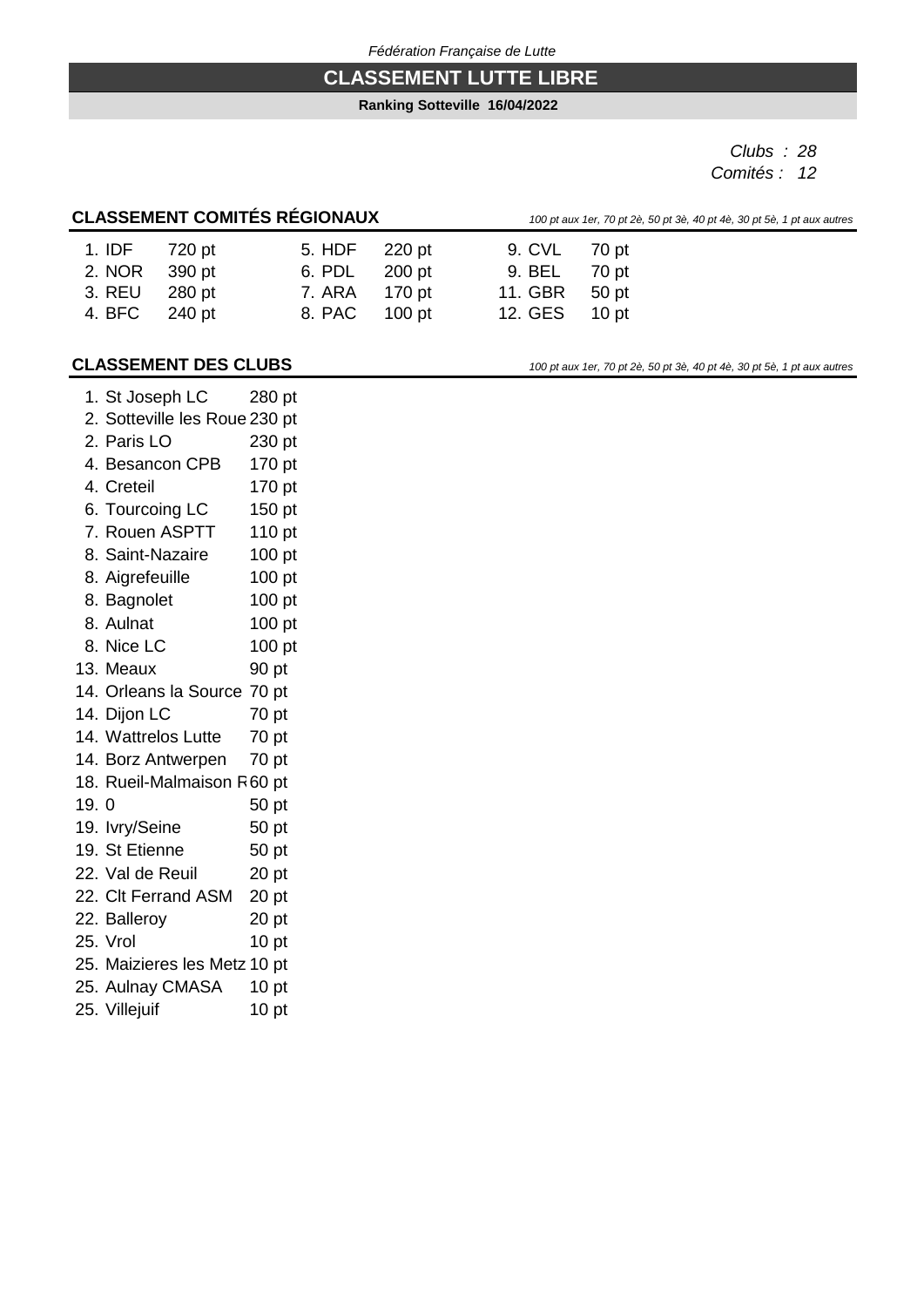#### **CLASSEMENT LUTTE GRECO**

#### **Ranking Sotteville 16/04/2022**

*Clubs : 15 Comités : 8*

## **CLASSEMENT COMITÉS RÉGIONAUX** *100 pt aux 1er, 70 pt 2è, 50 pt 3è, 40 pt 4è, 30 pt 5è, 1 pt aux autres*

| $1.$ IDF | 550 pt | 5. BFC | 270 pt |
|----------|--------|--------|--------|
| 2. HDF   | 430 pt | 6. NOR | 130 pt |
| 3. GES   | 370 pt | 7. NAQ | 70 pt  |
| 4. ARA   | 280 pt | 8. PDL | 50 pt  |

#### **CLASSEMENT DES CLUBS** *100 pt aux 1er, 70 pt 2è, 50 pt 3è, 40 pt 4è, 30 pt 5è, 1 pt aux autres*

- 1. Maizieres les Metz 370 pt
- 2. Tourcoing LC 350 pt
- 3. Besancon CPB 270 pt
- 4. Bagnolet 220 pt
- 5. Clt Ferrand ASM 180 pt
- 6. Villejuif 130 pt
- 7. Sotteville les Roue 100 pt
- 7. Aulnay CMASA 100 pt
- 7. Lyon St Priest 100 pt
- 10. Roubaix 80 pt
- 11. St Yrieix CAL 70 pt
- 12. Meaux 50 pt
- 12. Nantes L 50 pt
- 12. Rosny sous Bois 50 pt
- 15. Balleroy 30 pt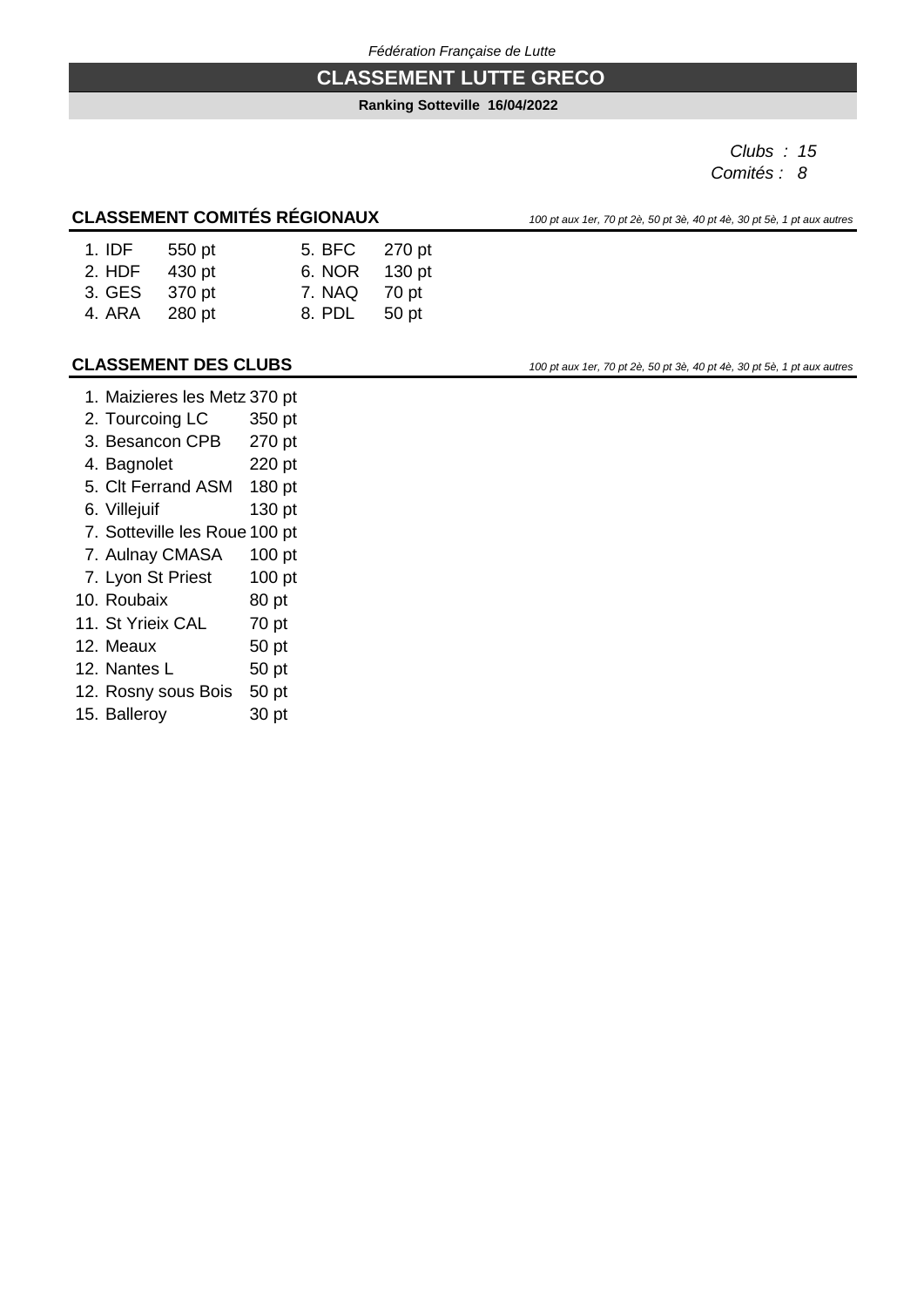Lutteur(se)s : **98**

Clubs : **33**

Comités : **13**

| <b>Style</b> | Age           | <b>Poids</b> |          | <b>Clt NOM Prénom</b>                                | <b>Club</b>                       | <b>CR</b>                | Pt TNR    |
|--------------|---------------|--------------|----------|------------------------------------------------------|-----------------------------------|--------------------------|-----------|
| <b>LIBRE</b> | <b>SENIOR</b> | 57 kg        | 1e       | MUSTAFAYEV Murad                                     | Saint-Nazaire                     | <b>PDL</b>               | 100       |
|              |               |              | 2e       | <b>MOUGIN Stevan</b>                                 | Aigrefeuille                      | <b>PDL</b>               | 70        |
|              |               |              | 3e       | HOSSEINI Mohamad Salman Rouen ASPTT                  |                                   | <b>NOR</b>               | 50        |
|              |               |              | 4e       | <b>THIEBAUX Gaspard</b>                              | <b>Besancon CPB</b>               | <b>BFC</b>               | 40        |
|              |               |              | 5e       | <b>BOUCHOUKH Abdel-Malak</b>                         | Sotteville les Rou NOR            |                          | 30        |
| <b>LIBRE</b> | <b>SENIOR</b> | 61 kg        | 1e       | <b>DAVIDOVI Givi</b>                                 | <b>Besancon CPB</b>               | <b>BFC</b>               | 100       |
|              |               |              | 2e       | <b>DAMOUR Valentin</b>                               | St Joseph LC                      | <b>REU</b>               | 70        |
|              |               |              | 3e       | <b>AHMADI Baschir</b>                                | <b>Bagnolet</b>                   | <b>IDF</b>               | 50        |
|              |               |              | 3e       | <b>IRAZBIEV Sayfulla</b>                             | <b>Tourcoing LC</b>               | <b>HDF</b>               | 50        |
|              |               |              | 5e       | <b>RAJABI Aliakbar</b>                               | Paris LO                          | <b>IDF</b>               | 30        |
|              |               |              | 5e       | <b>ADILGERIYEV Imran</b>                             | <b>Tourcoing LC</b>               | <b>HDF</b>               | 30        |
|              |               |              | 7e       | <b>KHAKIMOV Adam</b>                                 | <b>Tourcoing LC</b>               | <b>HDF</b>               | 10        |
|              |               |              | 7e       | <b>DESBOVES Joanes</b>                               | Creteil                           | <b>IDF</b>               | 10        |
|              |               |              | 9e       | <b>HAZREI Noureddin</b>                              | Creteil                           | <b>IDF</b>               | 10        |
|              |               |              | 9e       | <b>LE MEE Mathis</b>                                 | Val de Reuil                      | <b>NOR</b>               | 10        |
| <b>LIBRE</b> | <b>SENIOR</b> | 65 kg        | 1e       | <b>SINE Stephane</b>                                 | St Joseph LC                      | <b>REU</b>               | 100       |
|              |               |              | 2e       | <b>KANCHELI Ricardo</b>                              | Orleans la Sourc CVL              |                          | 70        |
|              |               |              | 3e       | <b>HAIDARI Jebran</b>                                | <b>Bagnolet</b>                   | <b>IDF</b>               | 50        |
|              |               |              | 3e       | <b>GUILLOT Theo</b>                                  | Rouen ASPTT                       | <b>NOR</b>               | 50        |
|              |               |              | 5e       | <b>TRONCHON Thomas</b>                               | Meaux                             | <b>IDF</b>               | 30        |
|              |               |              | 5e       | VISAEV Yakhya                                        | <b>Besancon CPB</b>               | <b>BFC</b>               | 30        |
|              |               |              | 7e       | <b>FONTAINE Raphael</b>                              | St Joseph LC                      | <b>REU</b>               | 10        |
|              |               |              | 7e       | <b>MADI Yanisse</b>                                  | <b>Clt Ferrand ASM ARA</b>        |                          | 10        |
|              |               |              | 9e       | <b>HANGARD Antoine</b>                               | Creteil                           | <b>IDF</b>               | 10        |
|              |               |              | 9e       | PEYEN Ludovic Paul Augusti Creteil                   |                                   | <b>IDF</b>               | 10        |
|              |               |              | 9e       | AIKHASTOV Bekkhan                                    | Rueil-Malmaison IDF               |                          | 10        |
|              |               |              | 9e       | HASSANZADA Saber                                     | Paris LO                          | <b>IDF</b>               | 10        |
| <b>LIBRE</b> | <b>SENIOR</b> | 74 kg        | 1e       | <b>AMSIEV Adam</b>                                   | Sotteville les RouNOR             |                          | 100       |
|              |               |              | 2e       | <b>IBRAHIMI Farhad</b>                               | Dijon LC                          | <b>BFC</b>               | 70        |
|              |               |              | 3e       | <b>HOMAM Limam</b>                                   | $\overline{0}$                    | <b>GBR</b>               | 50        |
|              |               |              | 3e       | <b>AHMADI Oumid</b>                                  | Ivry/Seine                        | <b>IDF</b>               | 50        |
|              |               |              |          | 5e ULBAEV Ramdi                                      | <b>Tourcoing LC</b>               | <b>HDF</b>               | 30        |
|              |               |              | 5e       | <b>DIJOUX Samuel</b>                                 | St Joseph LC                      | <b>REU</b>               | 30        |
|              |               |              | 7e       | <b>MODIATABU Francis</b>                             | Vrol                              | <b>NOR</b>               | 10        |
|              |               |              | 7e       | <b>MOKRANI Nasser</b>                                | Maizieres les MetGES              |                          | 10        |
|              |               |              | 9e       | <b>TARBA Nika</b>                                    | <b>St Etienne</b>                 | <b>ARA</b>               | 10        |
|              |               |              | 9e       | <b>GUERIT Quentin</b>                                | Meaux                             | <b>IDF</b>               | 10        |
|              |               |              | 9e       | PIEJOS Remy                                          | <b>Aulnay CMASA</b>               | <b>IDF</b>               | 10        |
|              |               |              | 9e       | MAAZOUZ Mortada                                      | <b>CIt Ferrand ASM ARA</b>        |                          | 10        |
|              |               |              |          | 13e GOUVILLE Loic                                    | <b>Balleroy</b>                   | <b>NOR</b>               | 10        |
|              |               |              |          | 13e MAALEM Japhet                                    | <b>Balleroy</b>                   | <b>NOR</b>               | 10        |
|              |               |              |          | 13e SAHOUNE Hamza                                    | Villejuif                         | <b>IDF</b>               | 10        |
| <b>LIBRE</b> | <b>SENIOR</b> |              |          | <b>13e BOULANGER Thomas</b><br><b>DELIEV Magamed</b> | Rouen ASPTT                       | <b>NOR</b>               | 10<br>100 |
|              |               | 79 kg        | 1e       | <b>STE MARIE David</b>                               | Aulnat                            | <b>ARA</b><br><b>REU</b> | 70        |
|              |               |              | 2e<br>3e | <b>AKBARI Khalil</b>                                 | St Joseph LC                      | <b>IDF</b>               | 50        |
|              |               |              |          | <b>MBODJ Mamadou</b>                                 | Paris LO<br>Meaux                 | <b>IDF</b>               |           |
|              |               |              | 3e       |                                                      |                                   |                          | 50<br>30  |
|              |               |              | 5e<br>5e | <b>GGENTI Sandro</b><br><b>TAKANA Qasim</b>          | <b>St Etienne</b><br>Tourcoing LC | ARA<br><b>HDF</b>        | 30        |
|              |               |              | 7e       | <b>SAHBANI Ellias</b>                                | Paris LO                          | <b>IDF</b>               | 10        |
|              |               |              |          |                                                      |                                   |                          |           |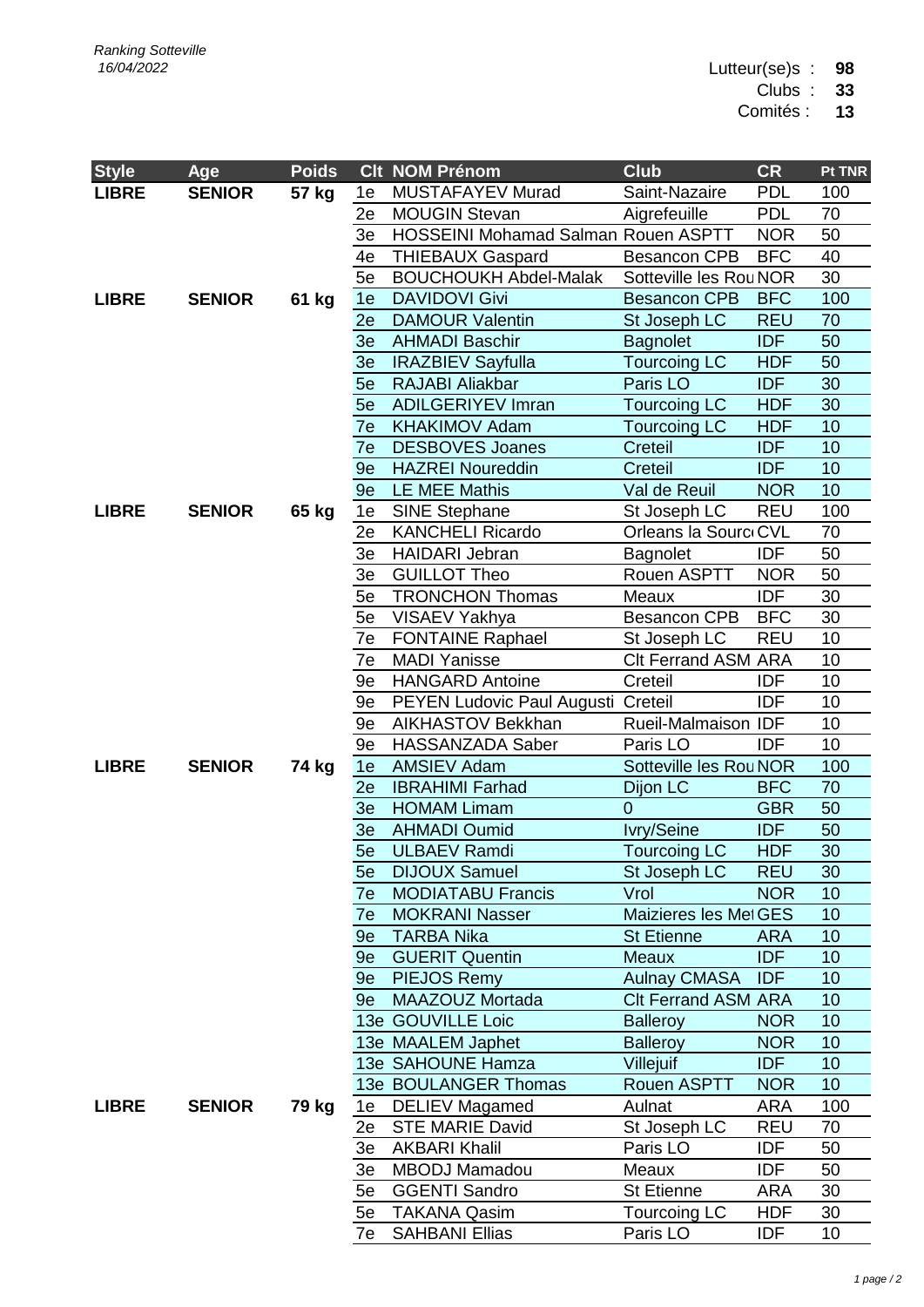Lutteur(se)s : **98**

Clubs : **33**

Comités : **13**

| <b>Style</b> | Age           | <b>Poids</b> |          | <b>Clt NOM Prénom</b>                           | <b>Club</b>                         | <b>CR</b>                | Pt TNR    |
|--------------|---------------|--------------|----------|-------------------------------------------------|-------------------------------------|--------------------------|-----------|
|              |               |              | 7e       | <b>SCHIPPERS-JAGU Joris</b>                     | Val de Reuil                        | <b>NOR</b>               | 10        |
| <b>LIBRE</b> | <b>SENIOR</b> | <b>86 kg</b> | 1e       | <b>VALIEV Ruslan</b>                            | Sotteville les Rou NOR              |                          | 100       |
|              |               |              | 2e       | <b>RAILEANU Tudor</b>                           | <b>Wattrelos Lutte</b>              | <b>HDF</b>               | 70        |
|              |               |              | 3e       | <b>MEDIANA Geebreel</b>                         | Creteil                             | <b>IDF</b>               | 50        |
|              |               |              | 3e       | MONTEIRO FURTADO Matte Rueil-Malmaison IDF      |                                     |                          | 50        |
|              |               |              | 5e       | <b>HOTAK Zainullah</b>                          | Paris LO                            | <b>IDF</b>               | 30        |
|              |               |              | 5e       | <b>GHOLIZADEH Yousef</b>                        | Aigrefeuille                        | <b>PDL</b>               | 30        |
|              |               |              | 7e       | <b>CHAIPOV Rassoul</b>                          | <b>St Etienne</b>                   | <b>ARA</b>               | 10        |
|              |               |              | 7e       | <b>HALISCELIK Cem</b>                           | Creteil                             | <b>IDF</b>               | 10        |
| <b>LIBRE</b> | <b>SENIOR</b> | 97 kg        | 1e       | VISKHANOV Adlan                                 | Nice LC                             | <b>PAC</b>               | 100       |
|              |               |              | 2e       | <b>DEVOLDERE Arthur</b>                         | <b>Borz Antwerpen</b>               | <b>BEL</b>               | 70        |
| <b>LIBRE</b> | <b>SENIOR</b> | $+97$        | 1e       | <b>REZGUI Byleil</b>                            | Paris LO                            | <b>IDF</b>               | 100       |
|              |               |              | 2e       | <b>HUGONIN VIGILANT David</b>                   | Creteil                             | <b>IDF</b>               | 70        |
| <b>GRECO</b> | <b>SENIOR</b> | 60 kg        | 1e       | <b>THABET Youssef</b>                           | <b>Aulnay CMASA</b>                 | <b>IDF</b>               | 100       |
|              |               |              | 2e       | DALAKISHVILI Tengiz                             | <b>Bagnolet</b>                     | <b>IDF</b>               | 70        |
|              |               |              | 3e       | <b>BABAJANYAN Harutyun</b>                      | Bagnolet                            | <b>IDF</b>               | 50        |
| <b>GRECO</b> | <b>SENIOR</b> | 63 kg        | 1e       | <b>NURIYEV Zaur</b>                             | <b>Bagnolet</b>                     | <b>IDF</b>               | 100       |
|              |               |              | 2e       | <b>MONTEIRO Alexis</b>                          | <b>Clt Ferrand ASM ARA</b>          |                          | 70        |
| <b>GRECO</b> | <b>SENIOR</b> | 67 kg        | 1e       | <b>TUDEZCA Leo</b>                              | <b>Besancon CPB</b>                 | <b>BFC</b>               | 100       |
|              |               |              | 2e       | <b>MADI Latuf</b>                               | <b>CIt Ferrand ASM ARA</b>          |                          | 70        |
|              |               |              | 3e       | MINASIANI Valeri                                | Nantes L                            | <b>PDL</b>               | 50        |
|              |               |              | 4e       | <b>ZAROURI Marwan</b>                           | Roubaix                             | <b>HDF</b>               | 40        |
| <b>GRECO</b> | <b>SENIOR</b> | 72 kg        | 1e       | <b>NASR Souleymen</b>                           | Lyon St Priest                      | <b>ARA</b>               | 100       |
|              |               |              | 2e       | <b>SIMONYAN Arthur</b>                          | <b>Besancon CPB</b>                 | <b>BFC</b>               | 70        |
|              |               |              | 3e       | <b>LAMOTHE Clement</b>                          | Meaux                               | <b>IDF</b>               | 50        |
|              |               |              | 4e       | <b>ESSALHI Sofiane</b><br><b>SAHMOUNE Hamza</b> | Roubaix<br>Villejuif                | <b>HDF</b><br><b>IDF</b> | 40<br>30  |
| <b>GRECO</b> | <b>SENIOR</b> |              | 5e       |                                                 |                                     | <b>BFC</b>               |           |
|              |               | 77 kg        | 1e<br>2e | <b>CHIGUER Elias</b><br><b>SPECQUE Anatole</b>  | <b>Besancon CPB</b>                 | <b>HDF</b>               | 100<br>70 |
|              |               |              | 3e       | <b>KHATCHOUKAEV Ibragim</b>                     | Tourcoing LC<br><b>Tourcoing LC</b> | <b>HDF</b>               | 50        |
|              |               |              | 4e       | <b>BELAIDI Yanis</b>                            | <b>Tourcoing LC</b>                 | <b>HDF</b>               | 40        |
| <b>GRECO</b> | <b>SENIOR</b> | 87 kg        | 1e       | <b>KARCHAIDZE Vladimeri</b>                     | Maizieres les Met GES               |                          | 100       |
|              |               |              | 2e       | <b>KVETENADZE Ramazi</b>                        | Maizieres les Met GES               |                          | 70        |
|              |               |              | 3e       | <b>COJOCARU Dumitras</b>                        | Rosny sous Bois IDF                 |                          | 50        |
|              |               |              | 3e       | <b>NIKOGHOSYAN Evrik</b>                        | Sotteville les Rou NOR              |                          | 50        |
|              |               |              | 5e       | <b>KHITER Amar</b>                              | <b>Tourcoing LC</b>                 | <b>HDF</b>               | 30        |
|              |               |              | 5e       | <b>PAQUETTE Guillaume</b>                       | Villejuif                           | <b>IDF</b>               | 30        |
| <b>GRECO</b> | <b>SENIOR</b> | 97 kg        | 1e       | <b>KOUAINSO Wissam</b>                          | Maizieres les Met GES               |                          | 100       |
|              |               |              | 2e       | LE BORGNE Anthony                               | <b>St Yrieix CAL</b>                | <b>NAQ</b>               | 70        |
|              |               |              | 3e       | <b>RACHDI Chemsdine</b>                         | Tourcoing LC                        | <b>HDF</b>               | 50        |
|              |               |              | 4e       | <b>AOUINA Rayan</b>                             | <b>Clt Ferrand ASM ARA</b>          |                          | 40        |
|              |               |              | 5e       | <b>LORTKIPANIDZE Saba</b>                       | <b>Balleroy</b>                     | <b>NOR</b>               | 30        |
| <b>GRECO</b> | <b>SENIOR</b> | $+97$        | 1e       | <b>KHACHATRYAN Edgar</b>                        | Maizieres les Met GES               |                          | 100       |
|              |               |              | 2e       | <b>COQUIN Lenny</b>                             | Villejuif                           | <b>IDF</b>               | 70        |
|              |               |              | 3e       | <b>SIDIBE Kalilou</b>                           | Sotteville les Rou NOR              |                          | 50        |
|              |               |              | 3e       | <b>BOUGHLAM Ouail</b>                           | <b>Tourcoing LC</b>                 | <b>HDF</b>               | 50        |
|              |               |              | 5e       | <b>JRIRI Walid</b>                              | <b>Tourcoing LC</b>                 | <b>HDF</b>               | 30        |
|              |               |              | 5e       | <b>SAID-BOUTRIG Wassim</b>                      | <b>Tourcoing LC</b>                 | <b>HDF</b>               | 30        |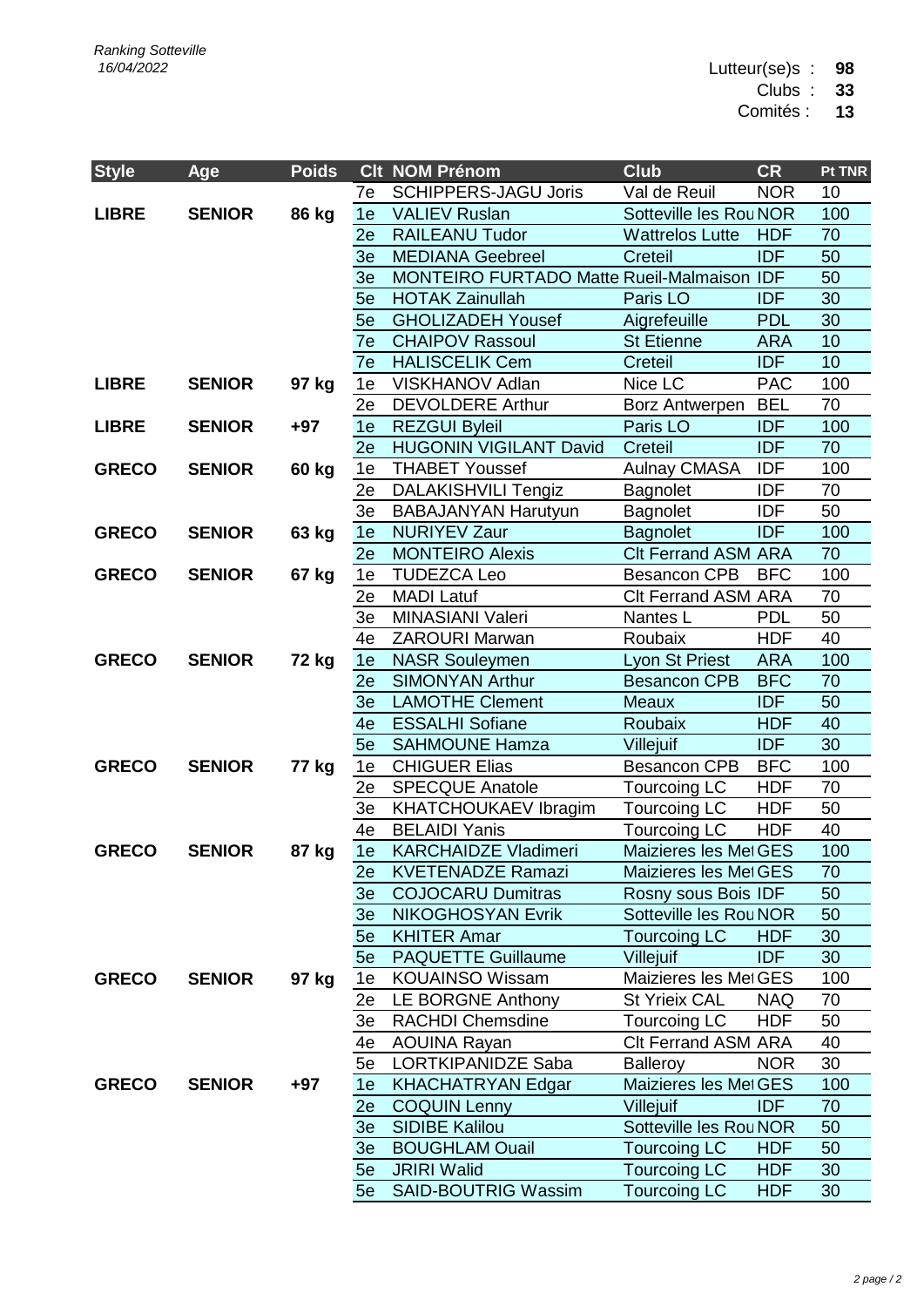# **LIBRE SENIOR - 57**

| 1 THIEBAUX Gaspard                               | <b>Besancon CPB</b> | <b>BFC</b> |
|--------------------------------------------------|---------------------|------------|
| 2 HOSSEINI Mohamad Salmar Rouen ASPTT            |                     | <b>NOR</b> |
| 3 MOUGIN Stevan                                  | Aigrefeuille        | PDI.       |
| 4 BOUCHOUKH Abdel-Malak Sotteville les Rouen NOR |                     |            |
| 5 MUSTAFAYEV Murad                               | Saint-Nazaire       | ורויי      |

| Combat $n^{\circ}$            | Pt T. Pt Clt Vict. |  |  | Combat $n^{\circ}$ 2  | $PtT.$ Pt (     |                |
|-------------------------------|--------------------|--|--|-----------------------|-----------------|----------------|
| 1 THIEBAUX Gaspard 0 0        |                    |  |  | <b>MOUGIN Stevan</b>  | 10 <sup>1</sup> | $\overline{1}$ |
| 2 HOSSEINI Mohama 10   4   VS |                    |  |  | 4 BOUCHOUKH Abdel 0 0 |                 |                |

| <b>TOUR 1</b>        |                      |  |     |  |  |                      |                    |  |  |  |  |
|----------------------|----------------------|--|-----|--|--|----------------------|--------------------|--|--|--|--|
| Combat $n^{\circ}$ 1 | Pt T. Pt Clt Vict.   |  |     |  |  | Combat $n^{\circ}$ 2 | Pt T. Pt Clt Vict. |  |  |  |  |
| 1 THIEBAUX Gaspard   | $\overline{0}$       |  |     |  |  | 3 MOUGIN Stevan      | 10                 |  |  |  |  |
| 2 HOSSEINI Mohama    | $-10$ $\blacksquare$ |  | VS. |  |  | 4 BOUCHOUKH Abdel    |                    |  |  |  |  |

**TOUR 2**

|                      |  | Pt T. Pt Clt Vict. |                      | Pt T. Pt Clt Vict. |       |
|----------------------|--|--------------------|----------------------|--------------------|-------|
| 5 MUSTAFAYEV Mur 4 3 |  | <b>VP</b>          | 2 HOSSEINI Mohamad 5 |                    |       |
| 1 THIEBAUX Gaspard 3 |  |                    | 3 MOUGIN Stevan      | 16                 | \ / D |

|      | Pt T. Pt Clt Vict. |  |  |                      | Pt T. Pt Clt Vict. |  |
|------|--------------------|--|--|----------------------|--------------------|--|
| /lur |                    |  |  | 2 HOSSEINI Mohamad 5 |                    |  |
| bar  |                    |  |  | <b>MOUGIN Stevan</b> |                    |  |

|                         |          |                    | u vun J |                    |              |  |
|-------------------------|----------|--------------------|---------|--------------------|--------------|--|
|                         |          | Pt T. Pt Clt Vict. |         |                    | $PtT.$ Pt C  |  |
| 4 BOUCHOUKH Abde        | $\Omega$ |                    |         | 5 MUSTAFAYEV Mura  | 10 3         |  |
| <b>THIEBAUX Gaspard</b> | 10       |                    |         | 2 HOSSEINI Mohamad | $\mathbf{r}$ |  |

|                       |                    |  | TOUR 3 |                    |                    |           |
|-----------------------|--------------------|--|--------|--------------------|--------------------|-----------|
| 5                     | Pt T. Pt Clt Vict. |  |        |                    | Pt T. Pt Clt Vict. |           |
| 4 BOUCHOUKH Abde      |                    |  |        | 5 MUSTAFAYEV Mura  | 10                 | <b>VP</b> |
| 1 THIEBAUX Gaspard 10 |                    |  |        | 2 HOSSEINI Mohamad |                    |           |

|                         |                    |    | <b>TOUR 4</b> |                    |    |                    |
|-------------------------|--------------------|----|---------------|--------------------|----|--------------------|
|                         | Pt T. Pt Clt Vict. |    |               |                    |    | Pt T. Pt Clt Vict. |
| 3 MOUGIN Stevan         |                    | VΡ |               | 4 BOUCHOUKH Abdel  |    |                    |
| <b>THIEBAUX Gaspard</b> |                    |    |               | 5 MUSTAFAYEV Mural | 10 |                    |

|                      |  |                    | TOUR 5 |                   |             |   |
|----------------------|--|--------------------|--------|-------------------|-------------|---|
|                      |  | Pt T. Pt Clt Vict. |        | 10                | $P+T$ $P+C$ |   |
| 2 HOSSEINI Mohama 10 |  |                    |        | 3 MOUGIN Stevan   |             |   |
| 4 BOUCHOUKH Abde     |  |                    |        | 5 MUSTAFAYEV Mura | - 6         | 3 |

|                   |                    |  | <b>TOUR 5</b> |                           |    |                    |    |
|-------------------|--------------------|--|---------------|---------------------------|----|--------------------|----|
| 9                 | Pt T. Pt Clt Vict. |  |               |                           | 10 | Pt T. Pt Clt Vict. |    |
| 2 HOSSEINI Mohama | 10                 |  |               | <b>MOUGIN Stevan</b><br>વ |    |                    |    |
| 4 BOUCHOUKH Abde  |                    |  |               | MUSTAFAYEV Mura<br>5      |    | 6                  | VP |

|   | N° app. CLASSEMENT                                |                     |            | Vict <sup>2</sup> t cl |                 | VT | VS | PtT             |
|---|---------------------------------------------------|---------------------|------------|------------------------|-----------------|----|----|-----------------|
| 5 | 1e MUSTAFAYEV Murad                               | Saint-Nazaire       | <b>PDL</b> |                        | 13 <sub>l</sub> |    |    | 30              |
| 3 | 2e MOUGIN Stevan                                  | Aigrefeuille        | <b>PDL</b> | 3                      | $\overline{2}$  |    |    | 42              |
| 2 | 3e HOSSEINI Mohamad Salmar Rouen ASPTT            |                     | <b>NOR</b> | っ                      |                 |    | 2  | 28              |
| 1 | 4e THIEBAUX Gaspard                               | <b>Besancon CPB</b> | <b>BFC</b> |                        | ี               |    |    | 20 <sup>1</sup> |
| 4 | 5e BOUCHOUKH Abdel-Malak Sotteville les Rouen NOR |                     |            |                        |                 |    |    |                 |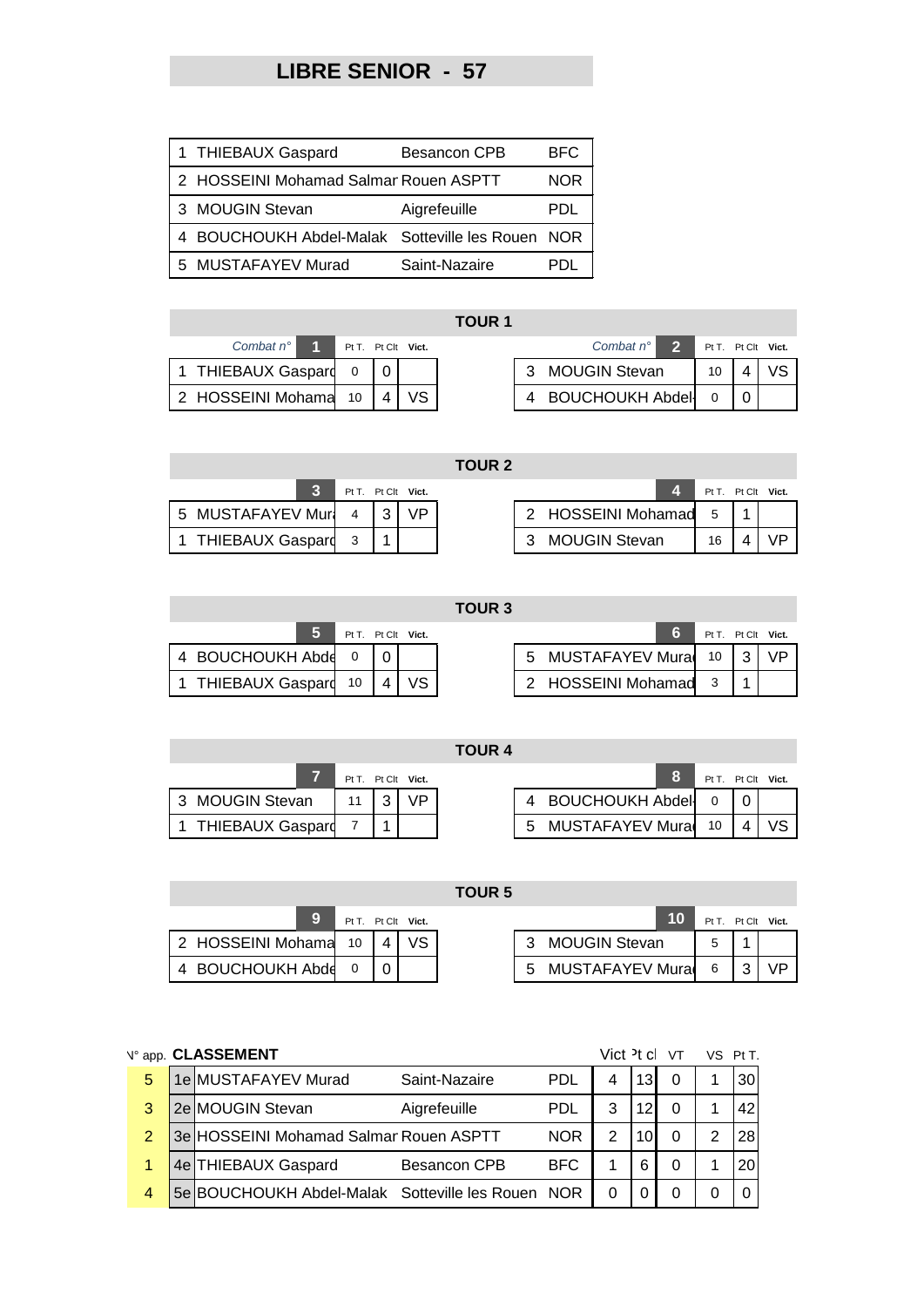

#### 10 LUTTEURS *Ranking Sotteville 16/04/2022* **LIBRE SENIOR - 61**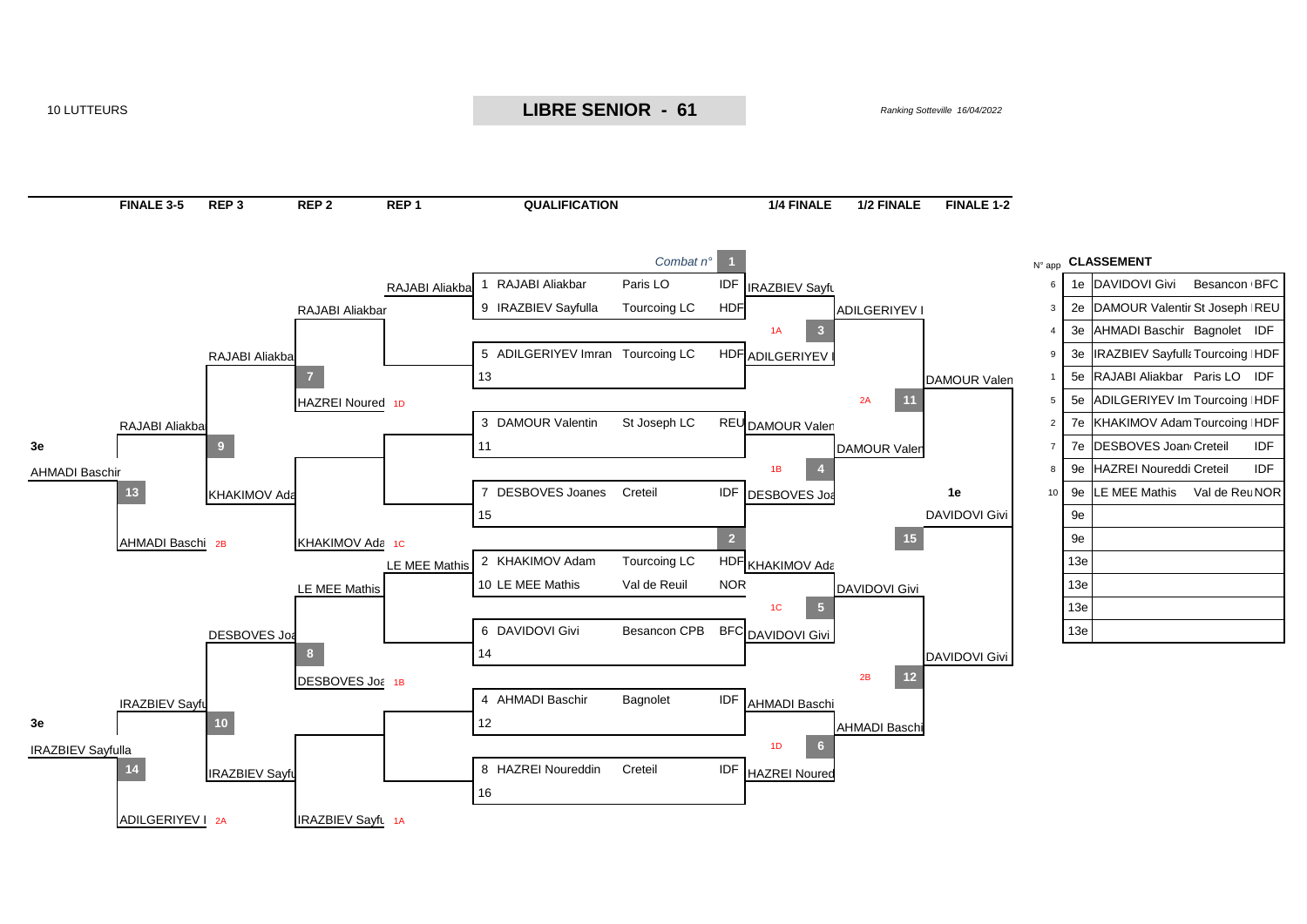

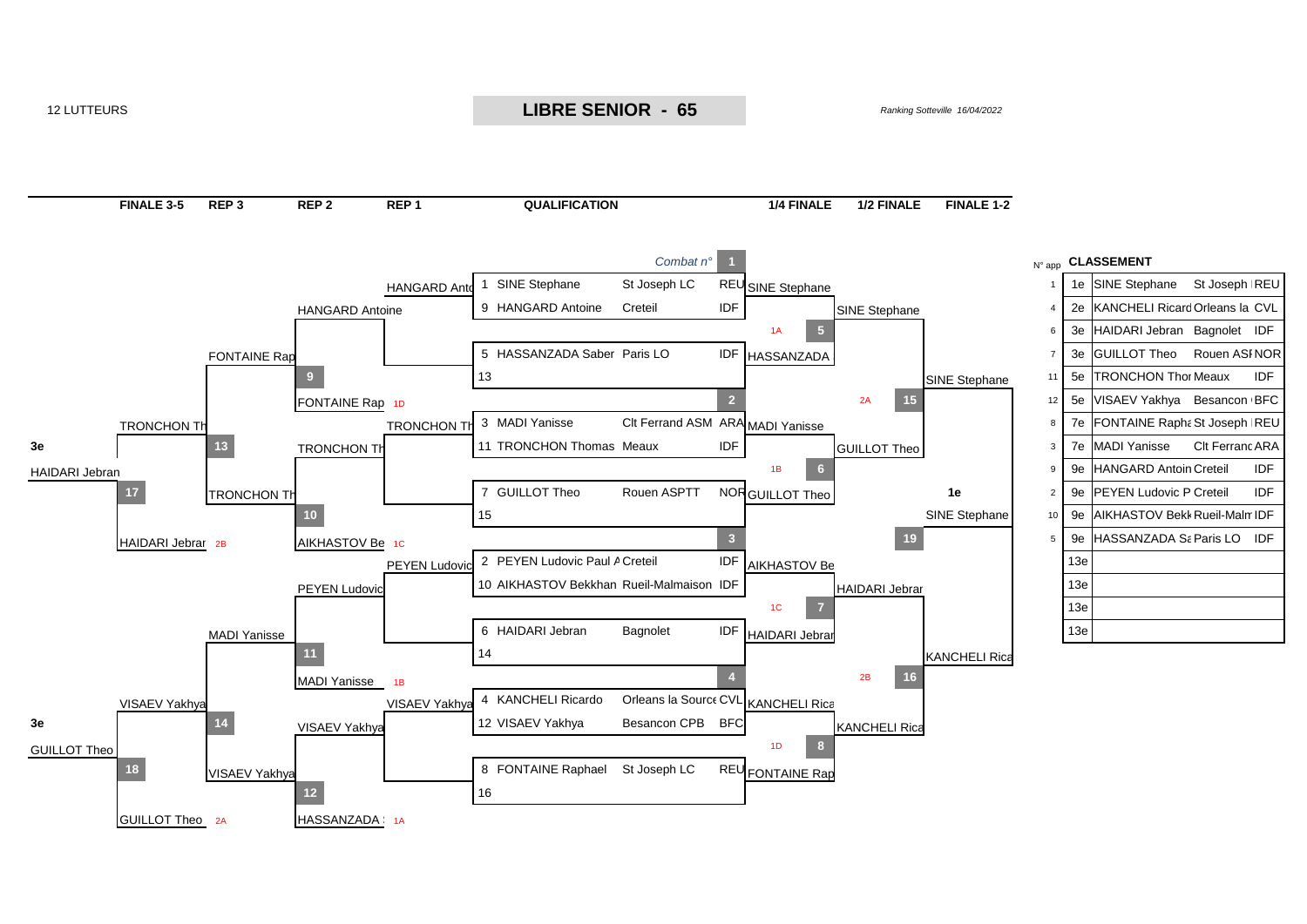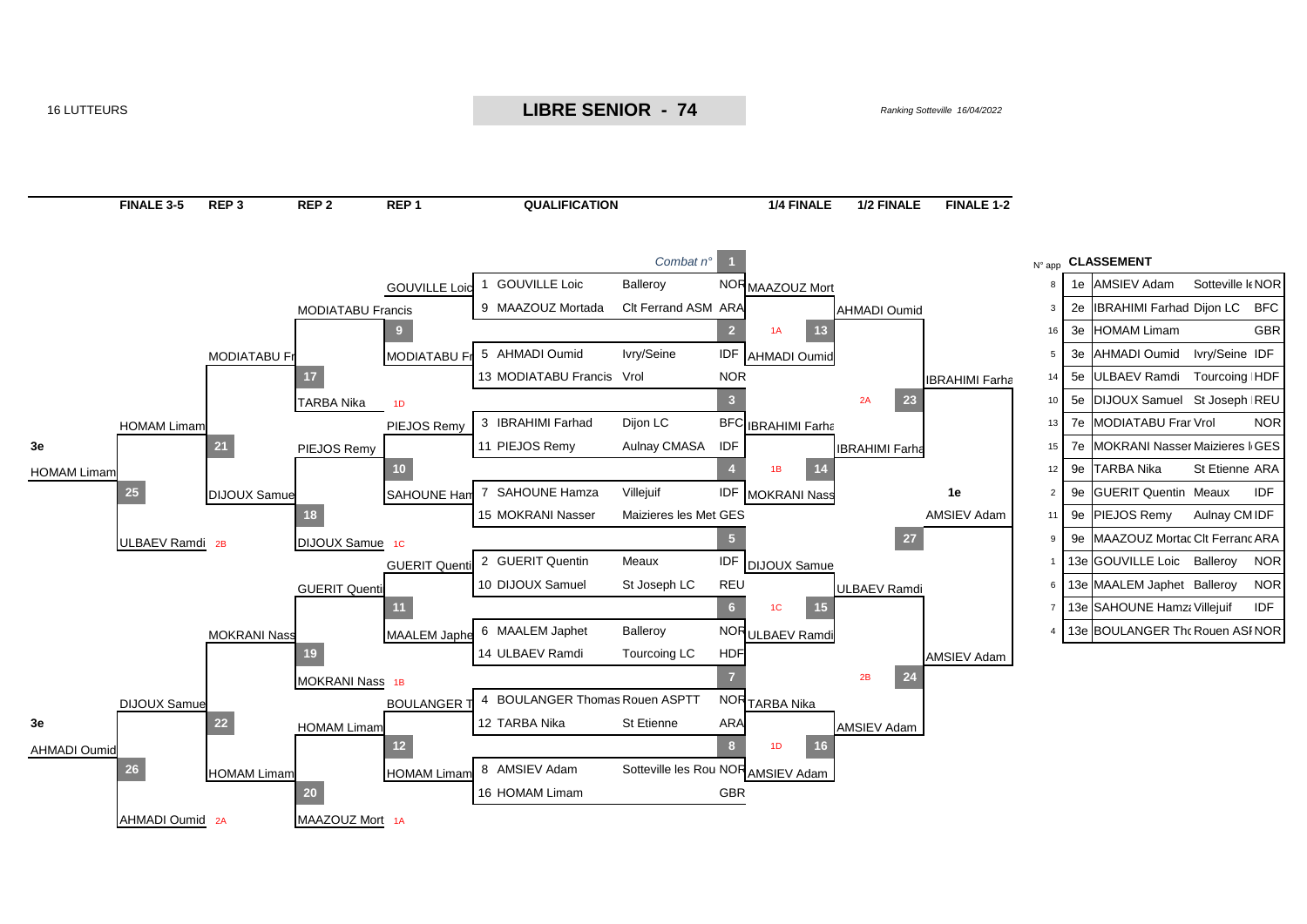

| N° app         |    | <b>CLASSEMENT</b>           |                     |            |
|----------------|----|-----------------------------|---------------------|------------|
| 1              | 1е | <b>DELIEV Magamed</b>       | Aulnat              | ARA        |
| 8              | 2e | <b>STE MARIE David</b>      | St Joseph LC        | <b>REU</b> |
| 2              | Зе | <b>AKBARI Khalil</b>        | Paris LO            | IDF        |
| $\overline{4}$ | 3e | MBODJ Mamadou               | Meaux               | IDF        |
| 3              | 5е | <b>GGENTI Sandro</b>        | <b>St Etienne</b>   | <b>ARA</b> |
| $\overline{7}$ | 5e | <b>TAKANA Qasim</b>         | <b>Tourcoing LC</b> | HDF        |
| 5              | 7e | <b>SAHBANI Ellias</b>       | Paris LO            | IDE        |
| 6              | 7e | <b>SCHIPPERS-JAGU Joris</b> | Val de Reuil        | <b>NOR</b> |
|                |    |                             |                     |            |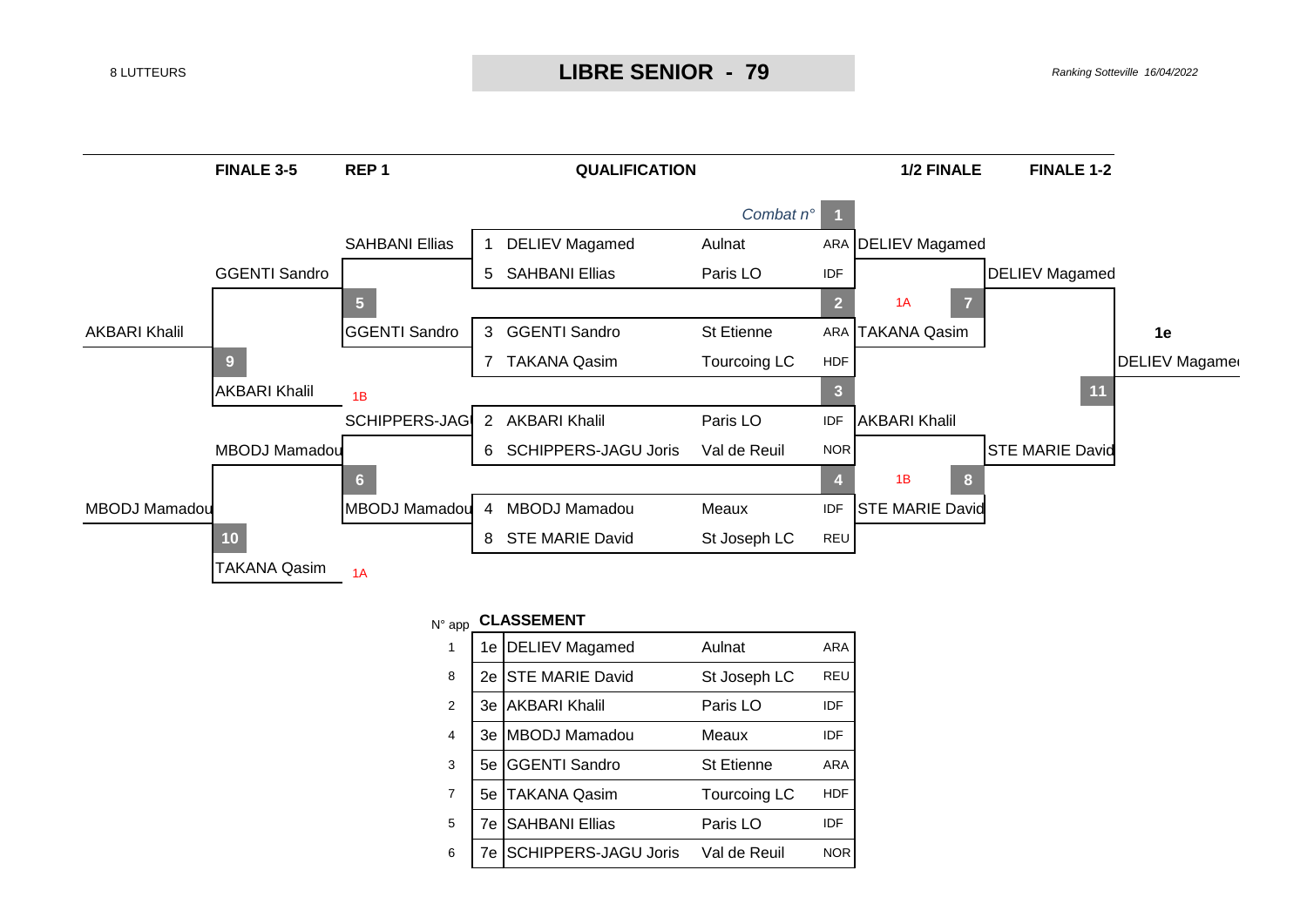

| <b>VALIEV Ruslan</b><br>$\overline{7}$<br>Sotteville les Rou NOR<br>1e.<br><b>RAILEANU Tudor</b><br>6<br><b>Wattrelos Lutte</b><br>2е<br>HDF<br><b>MEDIANA Geebreel</b><br>$\overline{4}$<br>Creteil<br>3e<br>IDF<br>MONTEIRO FURTADO Mat Rueil-Malmaison IDF<br>5<br>3e<br>3<br><b>HOTAK Zainullah</b><br>Paris LO<br>5е<br>IDF<br>$\mathfrak{p}$<br><b>GHOLIZADEH Yousef</b><br>5е<br>Aigrefeuille<br>PDI<br><b>CHAIPOV Rassoul</b><br><b>St Etienne</b><br>$\mathbf{1}$<br>7e<br>ARA<br><b>HALISCELIK Cem</b><br>8<br>Creteil<br>IDE<br>7e | N° app | <b>CLASSEMENT</b> |  |
|-----------------------------------------------------------------------------------------------------------------------------------------------------------------------------------------------------------------------------------------------------------------------------------------------------------------------------------------------------------------------------------------------------------------------------------------------------------------------------------------------------------------------------------------------|--------|-------------------|--|
|                                                                                                                                                                                                                                                                                                                                                                                                                                                                                                                                               |        |                   |  |
|                                                                                                                                                                                                                                                                                                                                                                                                                                                                                                                                               |        |                   |  |
|                                                                                                                                                                                                                                                                                                                                                                                                                                                                                                                                               |        |                   |  |
|                                                                                                                                                                                                                                                                                                                                                                                                                                                                                                                                               |        |                   |  |
|                                                                                                                                                                                                                                                                                                                                                                                                                                                                                                                                               |        |                   |  |
|                                                                                                                                                                                                                                                                                                                                                                                                                                                                                                                                               |        |                   |  |
|                                                                                                                                                                                                                                                                                                                                                                                                                                                                                                                                               |        |                   |  |
|                                                                                                                                                                                                                                                                                                                                                                                                                                                                                                                                               |        |                   |  |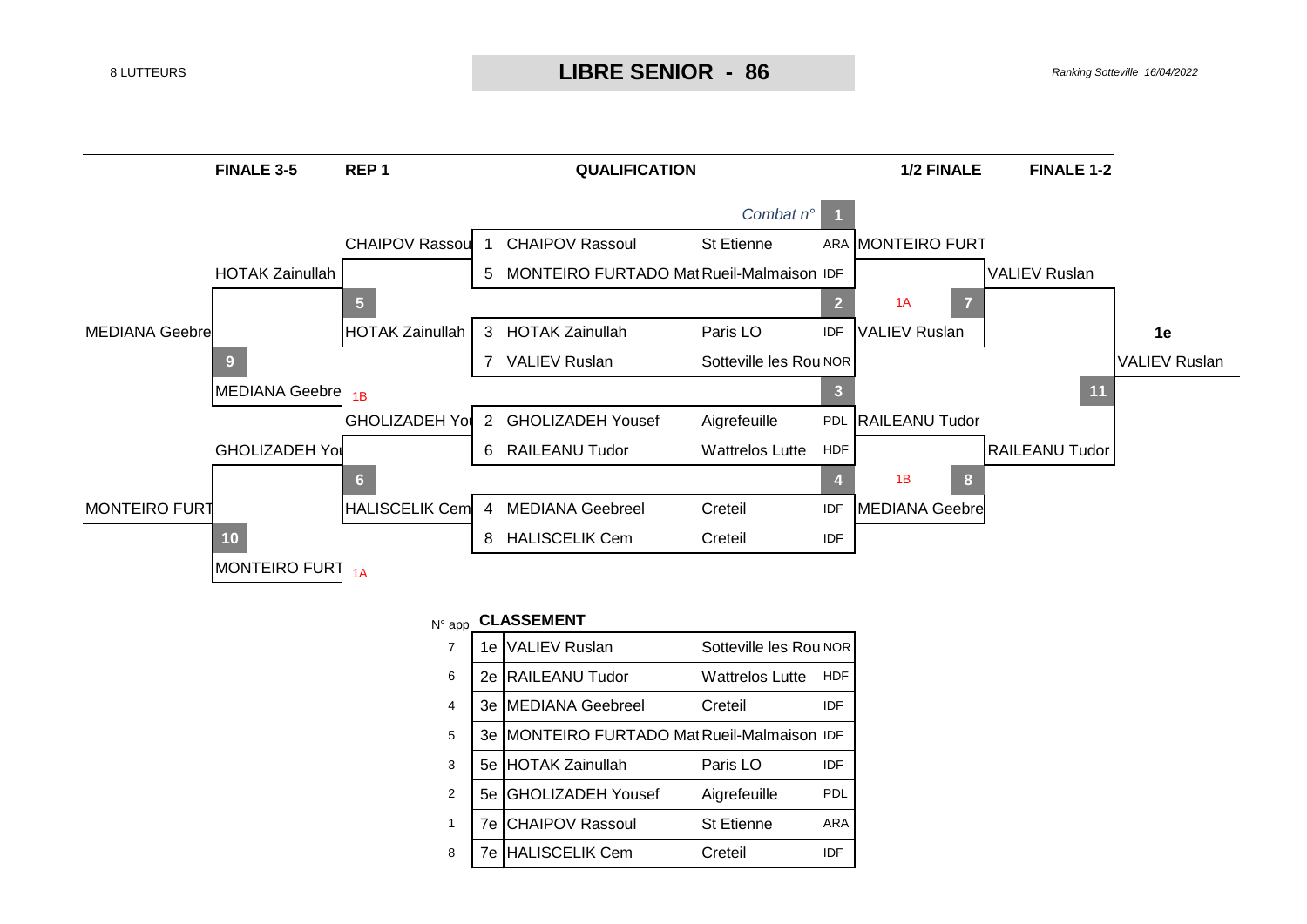## **LIBRE SENIOR - 97**

|   | 1 DEVOLDERE Arthur | <b>Borz Antwerpen</b> | BEL        |
|---|--------------------|-----------------------|------------|
|   | 2 VISKHANOV Adlan  | Nice LC               | <b>PAC</b> |
| З |                    |                       |            |
|   |                    |                       |            |
|   |                    |                       |            |

|                         |       |              | <b>TOUR 1</b> |                    |       |        |       |
|-------------------------|-------|--------------|---------------|--------------------|-------|--------|-------|
| Combat $n^{\circ}$ 1    | Pt T. | Pt Clt Vict. |               | Combat $n^{\circ}$ | Pt T. | Pt Clt | Vict. |
| <b>DEVOLDERE Arthur</b> | ົ     |              |               |                    |       |        |       |
| 2 VISKHANOV Adlan       | 13    |              |               |                    |       |        |       |

|  |                    | <b>TOUR 2</b> |  |                    |  |
|--|--------------------|---------------|--|--------------------|--|
|  | Pt T. Pt Clt Vict. |               |  | Pt T. Pt Clt Vict. |  |
|  |                    |               |  |                    |  |
|  |                    |               |  |                    |  |
|  |                    |               |  |                    |  |

## **TOUR 3**

|  | Pt T. Pt Clt Vict. |  |
|--|--------------------|--|
|  |                    |  |
|  |                    |  |
|  |                    |  |

| Pt T. Pt Clt Vict. |  |  | Pt T. Pt Clt Vict. |  |
|--------------------|--|--|--------------------|--|
|                    |  |  |                    |  |
|                    |  |  |                    |  |
|                    |  |  |                    |  |

|                    | <b>TOUR 4</b> |  |                    |  |
|--------------------|---------------|--|--------------------|--|
| Pt T. Pt Clt Vict. |               |  | Pt T. Pt Clt Vict. |  |
|                    |               |  |                    |  |
|                    |               |  |                    |  |
|                    |               |  |                    |  |

| TOUR <sub>5</sub>                        |  |
|------------------------------------------|--|
| Pt T. Pt Clt Vict.<br>Pt T. Pt Clt Vict. |  |
|                                          |  |
|                                          |  |

|    | <b>CLASSEMENT</b>      |                       |            | Vict Pt clt VT VS Pt T. |   |   |    |
|----|------------------------|-----------------------|------------|-------------------------|---|---|----|
| 1e | <b>VISKHANOV Adlan</b> | Nice LC               | <b>PAC</b> |                         | 4 | 0 | 13 |
|    | 2e   DEVOLDERE Arthur  | <b>Borz Antwerpen</b> | <b>BEL</b> | 0                       |   | 0 | 3  |
|    |                        |                       |            |                         |   |   |    |
|    |                        |                       |            |                         |   |   |    |
|    |                        |                       |            |                         |   |   |    |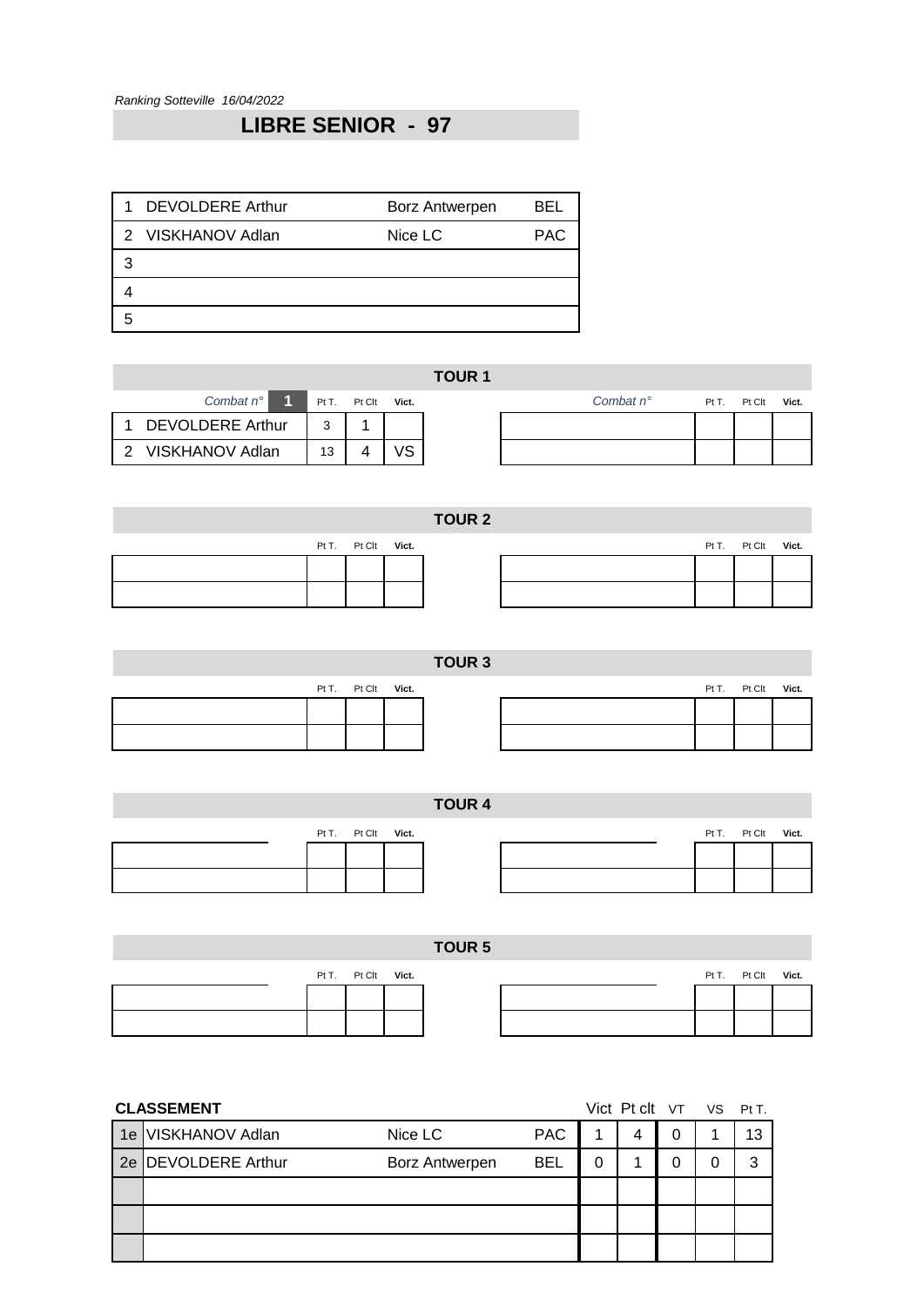# **LIBRE SENIOR - +97**

| 1 HUGONIN VIGILANT David | Creteil  | IDE |
|--------------------------|----------|-----|
| 2 REZGUI Byleil          | Paris LO | IDE |
|                          |          |     |
|                          |          |     |
|                          |          |     |

|                      |    |              |       | <b>TOUR 1</b> |                    |       |        |       |
|----------------------|----|--------------|-------|---------------|--------------------|-------|--------|-------|
| Combat $n^{\circ}$ 1 |    | Pt T. Pt Clt | Vict. |               | Combat $n^{\circ}$ | Pt T. | Pt Clt | Vict. |
| HUGONIN VIGILANT D   |    |              |       |               |                    |       |        |       |
| 2 REZGUI Byleil      | 10 |              |       |               |                    |       |        |       |
|                      |    |              |       |               |                    |       |        |       |

| <b>TOUR 2</b> |  |                    |  |  |  |  |                    |  |  |  |  |
|---------------|--|--------------------|--|--|--|--|--------------------|--|--|--|--|
|               |  | Pt T. Pt Clt Vict. |  |  |  |  | Pt T. Pt Clt Vict. |  |  |  |  |
|               |  |                    |  |  |  |  |                    |  |  |  |  |
|               |  |                    |  |  |  |  |                    |  |  |  |  |

## **TOUR 3**

|  | Pt T. Pt Clt Vict. |  |
|--|--------------------|--|
|  |                    |  |
|  |                    |  |
|  |                    |  |

| Pt T. Pt Clt Vict. |  |  | Pt T. Pt Clt Vict. |  |
|--------------------|--|--|--------------------|--|
|                    |  |  |                    |  |
|                    |  |  |                    |  |

| <b>TOUR 4</b> |  |                    |  |  |  |  |  |                    |  |  |  |
|---------------|--|--------------------|--|--|--|--|--|--------------------|--|--|--|
|               |  | Pt T. Pt Clt Vict. |  |  |  |  |  | Pt T. Pt Clt Vict. |  |  |  |
|               |  |                    |  |  |  |  |  |                    |  |  |  |
|               |  |                    |  |  |  |  |  |                    |  |  |  |
|               |  |                    |  |  |  |  |  |                    |  |  |  |
|               |  |                    |  |  |  |  |  |                    |  |  |  |

|  |                    | <b>TOUR 5</b> |  |                    |  |
|--|--------------------|---------------|--|--------------------|--|
|  | Pt T. Pt Clt Vict. |               |  | Pt T. Pt Clt Vict. |  |
|  |                    |               |  |                    |  |
|  |                    |               |  |                    |  |

| <b>CLASSEMENT</b>         |          | Vict Pt clt VT VS Pt T. |   |   |  |
|---------------------------|----------|-------------------------|---|---|--|
| 1e REZGUI Byleil          | Paris LO | <b>IDF</b>              | 4 |   |  |
| 2e HUGONIN VIGILANT David | Creteil  | IDF                     | 0 | 0 |  |
|                           |          |                         |   |   |  |
|                           |          |                         |   |   |  |
|                           |          |                         |   |   |  |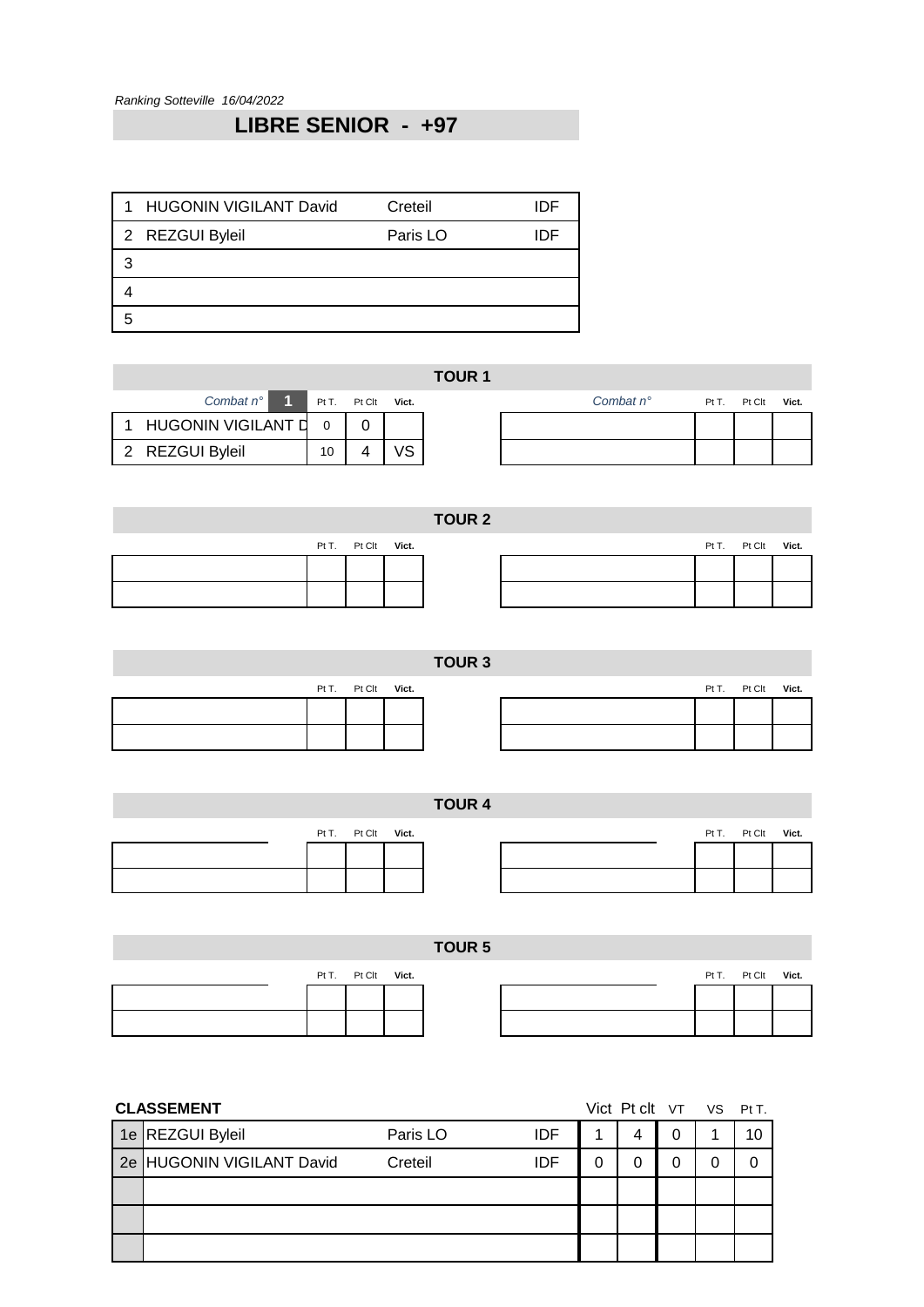# **GRECO SENIOR - 60**

|   | 1 DALAKISHVILI Tengiz | <b>Bagnolet</b>     | IDE |
|---|-----------------------|---------------------|-----|
|   | 2 THABET Youssef      | <b>Aulnay CMASA</b> | IDF |
|   | 3 BABAJANYAN Harutyun | <b>Bagnolet</b>     | IDE |
|   |                       |                     |     |
| 5 |                       |                     |     |

|                                   |  |            | <b>TOUR 1</b> |                    |       |        |       |
|-----------------------------------|--|------------|---------------|--------------------|-------|--------|-------|
| Combat $n^{\circ}$ 1 Pt T. Pt Clt |  | Vict.      |               | Combat $n^{\circ}$ | Pt T. | Pt Clt | Vict. |
| 1 DALAKISHVILI Tengiz             |  |            |               |                    |       |        |       |
| 2 THABET Youssef                  |  | $\sqrt{2}$ |               |                    |       |        |       |

|                      |       |        |       | TOUR <sub>2</sub> |  |      |        |       |
|----------------------|-------|--------|-------|-------------------|--|------|--------|-------|
|                      | Pt T. | Pt Clt | Vict. |                   |  | PtT. | Pt Clt | Vict. |
| 3 BABAJANYAN Harutyu | 0     |        |       |                   |  |      |        |       |
| DALAKISHVILI Tengiz  |       |        | /ς    |                   |  |      |        |       |

|                      |  | Pt T. Pt Clt | Vict. |  |
|----------------------|--|--------------|-------|--|
| 2 THABET Youssef     |  | 5            |       |  |
| 3 BABAJANYAN Harutyu |  |              |       |  |

|      |      |              | TOUR <sub>3</sub> |       |        |       |
|------|------|--------------|-------------------|-------|--------|-------|
| 3    | PtT. | Pt Clt Vict. |                   | Pt T. | Pt Clt | Vict. |
|      | 9    | 5            |                   |       |        |       |
| ıtyu |      |              |                   |       |        |       |

|  |                    | <b>TOUR 4</b> |  |                    |  |
|--|--------------------|---------------|--|--------------------|--|
|  | Pt T. Pt Clt Vict. |               |  | Pt T. Pt Clt Vict. |  |
|  |                    |               |  |                    |  |
|  |                    |               |  |                    |  |
|  |                    |               |  |                    |  |
|  |                    |               |  |                    |  |

|  |                    | <b>TOUR 5</b> |  |  |                    |  |
|--|--------------------|---------------|--|--|--------------------|--|
|  | Pt T. Pt Clt Vict. |               |  |  | Pt T. Pt Clt Vict. |  |
|  |                    |               |  |  |                    |  |
|  |                    |               |  |  |                    |  |

|    | <b>CLASSEMENT</b>          |                     |            |   | Vict Pt clt VT VS |   | Pt T. |
|----|----------------------------|---------------------|------------|---|-------------------|---|-------|
|    | 1e THABET Youssef          | <b>Aulnay CMASA</b> | <b>IDF</b> | 2 | 9                 | 4 | 13    |
|    | 2e   DALAKISHVILI Tengiz   | Bagnolet            | IDF        |   |                   | 0 | 8     |
| 3e | <b>BABAJANYAN Harutyun</b> | <b>Bagnolet</b>     | IDF        |   |                   | 0 | 0     |
|    |                            |                     |            |   |                   |   |       |
|    |                            |                     |            |   |                   |   |       |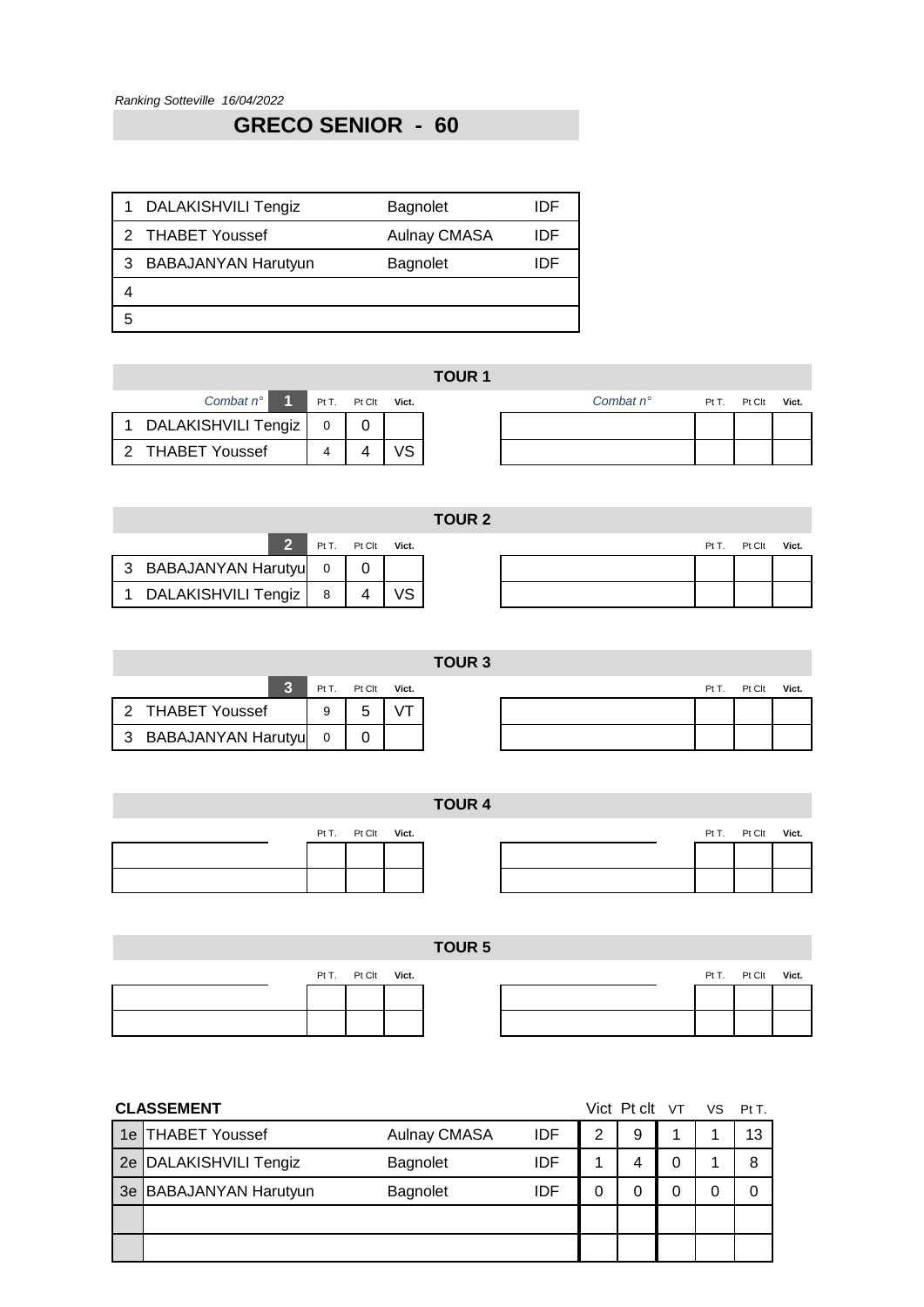# **GRECO SENIOR - 63**

| <b>MONTEIRO Alexis</b><br>1 | <b>CIt Ferrand ASM</b> | ARA |
|-----------------------------|------------------------|-----|
| 2 NURIYEV Zaur              | <b>Bagnolet</b>        | IDE |
| З                           |                        |     |
|                             |                        |     |
|                             |                        |     |

|                        |  |                    |            | <b>TOUR 1</b> |                    |                    |  |
|------------------------|--|--------------------|------------|---------------|--------------------|--------------------|--|
| Combat $n^{\circ}$ 1   |  | Pt T. Pt Clt Vict. |            |               | Combat $n^{\circ}$ | Pt T. Pt Clt Vict. |  |
| <b>MONTEIRO Alexis</b> |  |                    |            |               |                    |                    |  |
| 2 NURIYEV Zaur         |  |                    | $\sqrt{2}$ |               |                    |                    |  |

|  |                    | <b>TOUR 2</b> |  |                    |  |
|--|--------------------|---------------|--|--------------------|--|
|  | Pt T. Pt Clt Vict. |               |  | Pt T. Pt Clt Vict. |  |
|  |                    |               |  |                    |  |
|  |                    |               |  |                    |  |

## **TOUR 3**

|  | Pt T. Pt Clt Vict. |  |
|--|--------------------|--|
|  |                    |  |
|  |                    |  |
|  |                    |  |

| Pt T. Pt Clt Vict. |  |  | Pt T. Pt Clt Vict. |  |
|--------------------|--|--|--------------------|--|
|                    |  |  |                    |  |
|                    |  |  |                    |  |

|  |                    | <b>TOUR 4</b> |  |  |                    |  |
|--|--------------------|---------------|--|--|--------------------|--|
|  | Pt T. Pt Clt Vict. |               |  |  | Pt T. Pt Clt Vict. |  |
|  |                    |               |  |  |                    |  |
|  |                    |               |  |  |                    |  |
|  |                    |               |  |  |                    |  |
|  |                    |               |  |  |                    |  |

|  |                    | TOUR <sub>5</sub> |  |                    |  |
|--|--------------------|-------------------|--|--------------------|--|
|  | Pt T. Pt Clt Vict. |                   |  | Pt T. Pt Clt Vict. |  |
|  |                    |                   |  |                    |  |
|  |                    |                   |  |                    |  |

| <b>CLASSEMENT</b>  |                        |            | Vict Pt clt VT VS Pt T. |   |   |
|--------------------|------------------------|------------|-------------------------|---|---|
| 1e NURIYEV Zaur    | Bagnolet               | <b>IDF</b> | 4                       | 0 | 0 |
| 2e MONTEIRO Alexis | <b>CIt Ferrand ASM</b> | ARA        | 0                       | 0 | 0 |
|                    |                        |            |                         |   |   |
|                    |                        |            |                         |   |   |
|                    |                        |            |                         |   |   |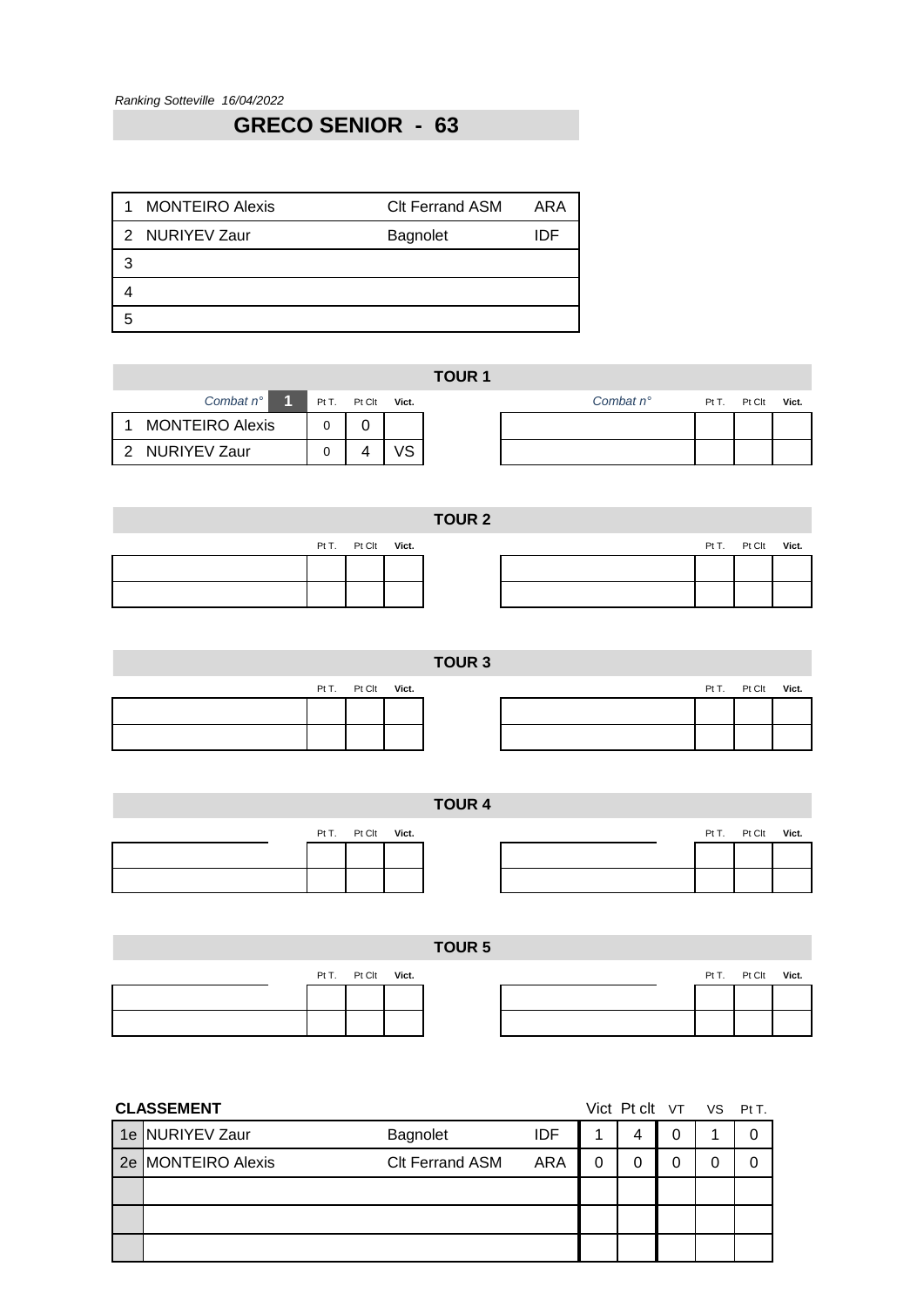## **GRECO SENIOR - 67**

| 1 ZAROURI Marwan   | Roubaix                | HDF        |
|--------------------|------------------------|------------|
| 2 TUDEZCA Leo      | <b>Besancon CPB</b>    | <b>BFC</b> |
| 3 MINASIANI Valeri | Nantes L               | PDI.       |
| MADI Latuf         | <b>CIt Ferrand ASM</b> | ARA        |
|                    |                        |            |

|                    |       |        |       | .                                             |         |     |
|--------------------|-------|--------|-------|-----------------------------------------------|---------|-----|
| Combat $n^{\circ}$ | Pt T. | Pt Clt | Vict. | $\overline{\mathbf{2}}$<br>Combat $n^{\circ}$ | $PtT$ . | PtC |
| 1 ZAROURI Marwan   |       |        |       | MINASIANI Valeri<br>-3                        |         |     |
| 2 TUDEZCA Leo      | 8     |        | √S    | MADI Latuf<br>4                               |         |     |

|                    |       |        |       | <b>TOUR 1</b> |   |                    |                         |       |        |       |
|--------------------|-------|--------|-------|---------------|---|--------------------|-------------------------|-------|--------|-------|
| Combat $n^{\circ}$ | Pt T. | Pt Clt | Vict. |               |   | Combat $n^{\circ}$ | $\overline{\mathbf{z}}$ | Pt T. | Pt Clt | Vict. |
| २। Marwan          |       |        |       |               | 3 | MINASIANI Valeri   |                         |       |        |       |
| CA Leo             | 8     |        | VS    |               |   | <b>MADI Latuf</b>  |                         | 9     |        |       |

|                              |       |        |       | TOUR <sub>2</sub> |       |        |                |
|------------------------------|-------|--------|-------|-------------------|-------|--------|----------------|
|                              | Pt T. | Pt Clt | Vict. |                   | Pt T. | Pt Clt | Vict.          |
| <b>ZAROURI Marwan</b>        | 14    |        |       | TUDEZCA Leo<br>∍  | 8     |        | $\overline{C}$ |
| <b>MINASIANI Valeri</b><br>2 | 14    |        |       | <b>MADI Latuf</b> |       |        |                |

| <b>TOUR 3</b> |
|---------------|
|               |

|   | m              | Pt T | Pt Clt | Vict. |                  | Pt <sub>1</sub> | Pt |
|---|----------------|------|--------|-------|------------------|-----------------|----|
|   | ZAROURI Marwan |      |        |       | TUDEZCA Leo      | 8               |    |
| Δ | MADI Latuf     |      |        | ∨S    | MINASIANI Valeri |                 |    |

|   |                  | Pt T | Pt Clt | Vict. |                  | Pt T. | Pt Clt | Vict. |
|---|------------------|------|--------|-------|------------------|-------|--------|-------|
|   | 1 ZAROURI Marwan |      |        |       | TUDEZCA Leo      |       |        |       |
| 4 | MADI Latuf       |      |        | √S    | MINASIANI Valeri |       |        |       |

|  |                    | <b>TOUR 4</b> |  |                    |  |
|--|--------------------|---------------|--|--------------------|--|
|  | Pt T. Pt Clt Vict. |               |  | Pt T. Pt Clt Vict. |  |
|  |                    |               |  |                    |  |
|  |                    |               |  |                    |  |
|  |                    |               |  |                    |  |
|  |                    |               |  |                    |  |
|  |                    | <b>TOUR 5</b> |  |                    |  |

|  | Pt T. Pt Clt Vict. |  |
|--|--------------------|--|
|  |                    |  |
|  |                    |  |
|  |                    |  |

| Pt T. Pt Clt Vict. |  |  | Pt T. Pt Clt Vict. |  |
|--------------------|--|--|--------------------|--|
|                    |  |  |                    |  |
|                    |  |  |                    |  |

|    | <b>CLASSEMENT</b>      |                        |            |   | Vict Pt clt VT |   | VS | Pt T. |
|----|------------------------|------------------------|------------|---|----------------|---|----|-------|
| 1e | TUDEZCA Leo            | <b>Besancon CPB</b>    | <b>BFC</b> | 3 | 12             | 0 | 3  | 24    |
| 2e | MADI Latuf             | <b>CIt Ferrand ASM</b> | ARA        |   | 8              | 0 |    | 17    |
| 3e | MINASIANI Valeri       | Nantes L               | <b>PDL</b> |   | 5              |   | 0  | 14    |
| 4e | <b>IZAROURI Marwan</b> | Roubaix                | <b>HDF</b> |   |                | O | 0  | 14    |
|    |                        |                        |            |   |                |   |    |       |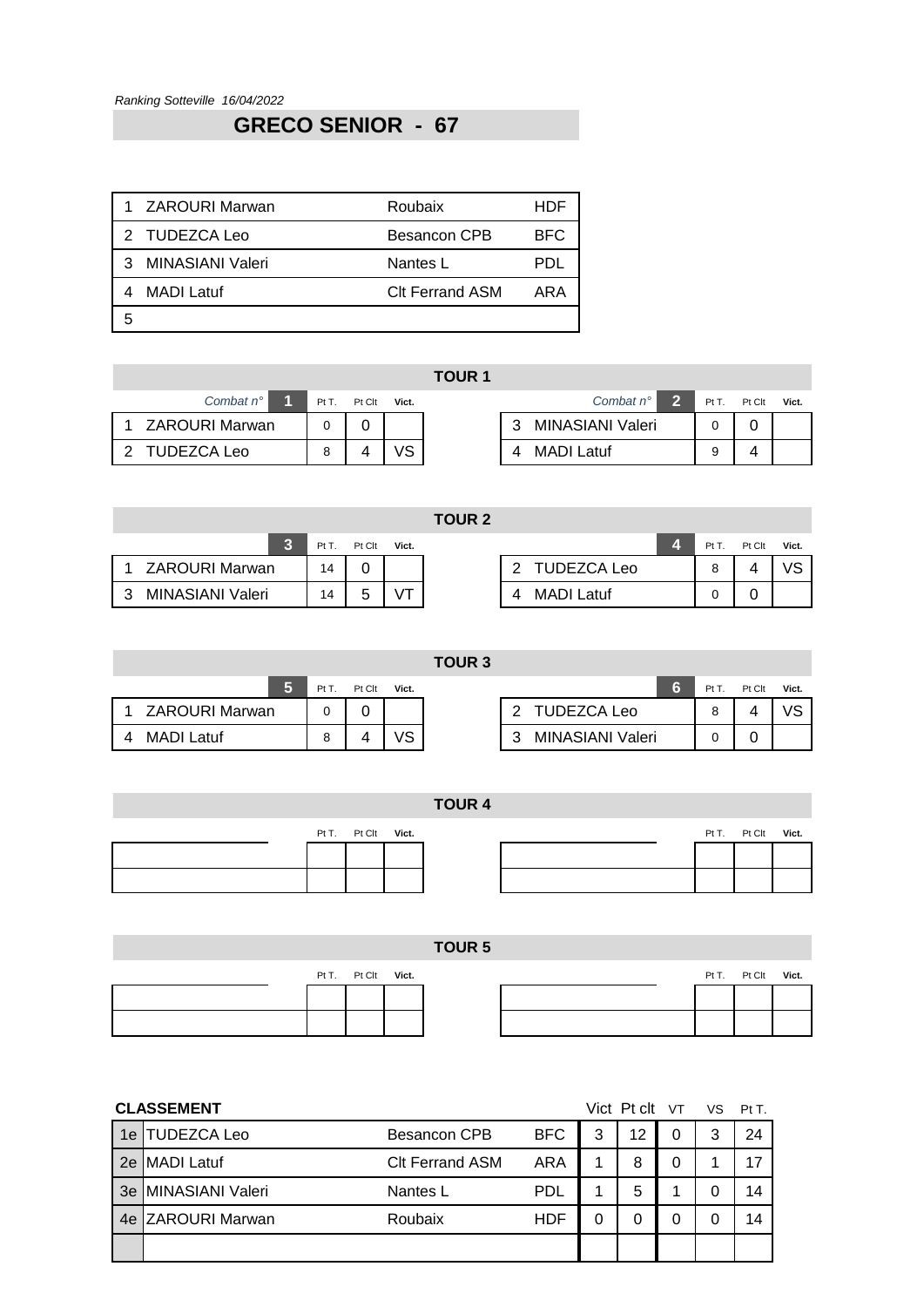# **GRECO SENIOR - 72**

| 1 LAMOTHE Clement | Meaux               | ⊣וו  |
|-------------------|---------------------|------|
| 2 ESSALHI Sofiane | Roubaix             | HDF  |
| 3 NASR Souleymen  | Lyon St Priest      | ARA  |
| 4 SIMONYAN Arthur | <b>Besancon CPB</b> | BFC. |
| 5 SAHMOUNE Hamza  | Villejuif           |      |

| Combat $n^{\circ}$ |  |                        | Pt T. Pt Clt Vict. | Combat $n^{\circ}$ | $\overline{\mathbf{z}}$ | $PtT.$ Pt ( |  |
|--------------------|--|------------------------|--------------------|--------------------|-------------------------|-------------|--|
| LAMOTHE Clement 9  |  | $\boldsymbol{\Lambda}$ |                    | 3 NASR Souleymen   |                         | a           |  |
| 2 ESSALHI Sofiane  |  |                        |                    | 4 SIMONYAN Arthur  |                         |             |  |

|                    |                    |     | <b>TOUR 1</b> |                        |                    |  |
|--------------------|--------------------|-----|---------------|------------------------|--------------------|--|
| Combat $n^{\circ}$ | Pt T. Pt Clt Vict. |     |               | Combat $n^{\circ}$     | Pt T. Pt Clt Vict. |  |
| 1 LAMOTHE Clement  | 9                  | VS. |               | 3 NASR Souleymen       |                    |  |
| 2 ESSALHI Sofiane  |                    |     |               | <b>SIMONYAN Arthur</b> |                    |  |

| <b>TOUR 2</b> |  |
|---------------|--|
|               |  |

|                      |  | Pt T. Pt Clt Vict. |                  |    | Pt T. Pt Clt Vict. |
|----------------------|--|--------------------|------------------|----|--------------------|
| 5 SAHMOUNE Hamza 2   |  |                    | ESSALHI Sofiane  |    |                    |
| 1 LAMOTHE Clement 12 |  |                    | 3 NASR Souleymen | 10 |                    |

|                        |   |   |                    | uun j |                   |     |    |
|------------------------|---|---|--------------------|-------|-------------------|-----|----|
|                        |   |   | Pt T. Pt Clt Vict. |       |                   | PtT | Pt |
| 4 SIMONYAN Arthur      |   | ີ |                    |       | 5 SAHMOUNE Hamza  |     |    |
| <b>LAMOTHE Clement</b> | 2 |   |                    |       | 2 ESSALHI Sofiane | R   | 5  |

|                   |                    |  | TOUR <sub>3</sub> |                   |                    |  |
|-------------------|--------------------|--|-------------------|-------------------|--------------------|--|
|                   | Pt T. Pt Clt Vict. |  |                   |                   | Pt T. Pt Clt Vict. |  |
| 4 SIMONYAN Arthur |                    |  |                   | 5 SAHMOUNE Hamza  |                    |  |
| 1 LAMOTHE Clement |                    |  |                   | 2 ESSALHI Sofiane | 6                  |  |

|                        | Pt T. Pt Clt Vict. |     |  | Pt T. Pt Clt Vict. |  |  |
|------------------------|--------------------|-----|--|--------------------|--|--|
| 3 NASR Souleymen       | 9                  | VS. |  | 4 SIMONYAN Arthur  |  |  |
| <b>LAMOTHE Clement</b> |                    |     |  | 5 SAHMOUNE Hamza   |  |  |

|                        |   |                    | <b>TOUR 5</b> |   |                       |                    |    |
|------------------------|---|--------------------|---------------|---|-----------------------|--------------------|----|
| 9                      |   | Pt T. Pt Clt Vict. |               |   |                       | Pt T. Pt Clt Vict. |    |
| 2 ESSALHI Sofiane      |   |                    |               | 3 | <b>NASR Souleymen</b> | 8                  | /S |
| <b>SIMONYAN Arthur</b> | 9 | VS.                |               |   | 5 SAHMOUNE Hamza      |                    |    |

|                | N° app. CLASSEMENT |                     |            | Vict $\overline{P}$ t cl |     | VT | VS Pt T. |
|----------------|--------------------|---------------------|------------|--------------------------|-----|----|----------|
| 3              | 1e NASR Souleymen  | Lyon St Priest      | ARA        | 4                        | 161 | 0  | 36       |
| 4              | 2e SIMONYAN Arthur | <b>Besancon CPB</b> | <b>BFC</b> | 3                        |     |    | 22       |
| 1              | 3e LAMOTHE Clement | Meaux               | IDF        | 2                        |     |    | 23       |
| $\overline{2}$ | 4e ESSALHI Sofiane | Roubaix             | HDF        |                          | 6   |    |          |
| 5              | 5e SAHMOUNE Hamza  | Villejuif           | IDE        |                          |     |    |          |

П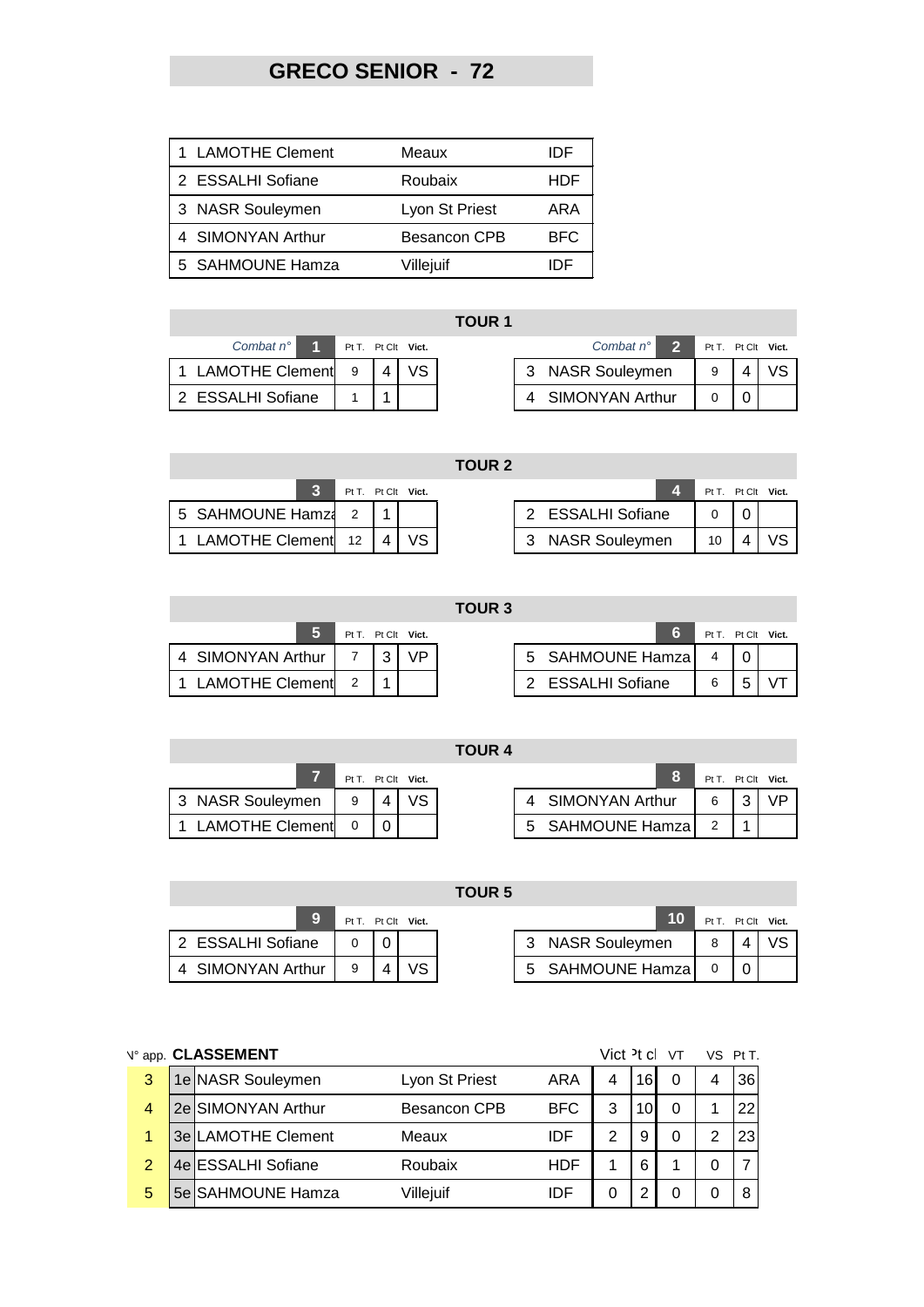# **GRECO SENIOR - 77**

|   | <b>SPECQUE Anatole</b> | Tourcoing LC        | HDF        |
|---|------------------------|---------------------|------------|
|   | 2 KHATCHOUKAEV Ibragim | Tourcoing LC        | HDF        |
|   | 3 BELAIDI Yanis        | Tourcoing LC        | HDF        |
|   | 4 CHIGUER Elias        | <b>Besancon CPB</b> | <b>BEC</b> |
| 5 |                        |                     |            |

| Combat $n^{\circ}$     | Pt T. Pt Clt   | Vict. |                 | Combat $n^{\circ}$ | Pt T. Pt 0 |   |
|------------------------|----------------|-------|-----------------|--------------------|------------|---|
| 1 SPECQUE Anatole      |                |       | 3 BELAIDI Yanis |                    |            |   |
| 2 KHATCHOUKAEV Ibra 10 | $\overline{4}$ |       | 4 CHIGUER Elias |                    |            | 5 |

|                     |                 |        |           | <b>TOUR 1</b> |                           |       |        |       |
|---------------------|-----------------|--------|-----------|---------------|---------------------------|-------|--------|-------|
| Combat $n^{\circ}$  | PtT.            | Pt Clt | Vict.     |               | Combat $n^{\circ}$        | Pt T. | Pt Clt | Vict. |
| 1 SPECQUE Anatole   |                 |        |           |               | <b>BELAIDI Yanis</b><br>3 |       |        |       |
| 2 KHATCHOUKAEV Ibra | 10 <sup>1</sup> |        | <b>VS</b> |               | <b>CHIGUER Elias</b>      |       |        |       |

| TOUR 2 |  |
|--------|--|
|--------|--|

|                        | PtT. | Pt Clt | Vict. |                           | Pt T | Pt Clt |
|------------------------|------|--------|-------|---------------------------|------|--------|
| <b>SPECQUE Anatole</b> | ĥ    | b      |       | 2 KHATCHOUKAEV Ibra       |      |        |
| BELAIDI Yanis<br>્વ    |      |        |       | <b>CHIGUER Elias</b><br>Δ |      |        |

| PtT | Pt Clt | Vict. |  |                       |  | Pt T. Pt Clt | Vict. |
|-----|--------|-------|--|-----------------------|--|--------------|-------|
| 6   | 5      |       |  | 2 KHATCHOUKAEV Ibra 0 |  |              |       |
|     |        |       |  | 4 CHIGUER Elias       |  |              |       |

**TOUR 3**

|                    |                        | D+ T | Pt Clt | Vict. |                      | Pt T | Pt Clt | Vict. |
|--------------------|------------------------|------|--------|-------|----------------------|------|--------|-------|
|                    | <b>SPECQUE Anatole</b> |      |        |       | KHATCHOUKAEV Ibra    |      |        |       |
| $\mathbf{\Lambda}$ | <b>CHIGUER Elias</b>   |      |        |       | <b>BELAIDI Yanis</b> | 18   |        |       |

| Pt T | Pt Clt | Vict. |  |                      |    | Pt T. Pt Clt | Vict. |
|------|--------|-------|--|----------------------|----|--------------|-------|
|      |        |       |  | 2 KHATCHOUKAEV Ibra  | 8  |              |       |
|      |        |       |  | <b>BELAIDI Yanis</b> | 18 |              |       |

|  |                    | <b>TOUR 4</b> |  |                    |  |
|--|--------------------|---------------|--|--------------------|--|
|  | Pt T. Pt Clt Vict. |               |  | Pt T. Pt Clt Vict. |  |
|  |                    |               |  |                    |  |
|  |                    |               |  |                    |  |
|  |                    |               |  |                    |  |
|  |                    |               |  |                    |  |
|  |                    | <b>TOUR 5</b> |  |                    |  |

|  | Pt T. Pt Clt Vict. |  |
|--|--------------------|--|
|  |                    |  |
|  |                    |  |
|  |                    |  |

| Pt T. Pt Clt Vict. |  |  | Pt T. Pt Clt Vict. |  |
|--------------------|--|--|--------------------|--|
|                    |  |  |                    |  |
|                    |  |  |                    |  |

|    | <b>CLASSEMENT</b>           |                     |            |   | Vict Pt clt VT |   | VS. | Pt T. |
|----|-----------------------------|---------------------|------------|---|----------------|---|-----|-------|
| 1e | <b>CHIGUER Elias</b>        | <b>Besancon CPB</b> | <b>BFC</b> | 3 | 14             | 2 |     | 16    |
| 2e | <b>SPECQUE Anatole</b>      | Tourcoing LC        | <b>HDF</b> |   | 6              |   | 0   | 8     |
| 3e | <b>KHATCHOUKAEV Ibragim</b> | Tourcoing LC        | <b>HDF</b> |   | 5              |   |     | 18    |
| 4e | BELAIDI Yanis               | Tourcoing LC        | <b>HDF</b> |   |                | 0 |     | 22    |
|    |                             |                     |            |   |                |   |     |       |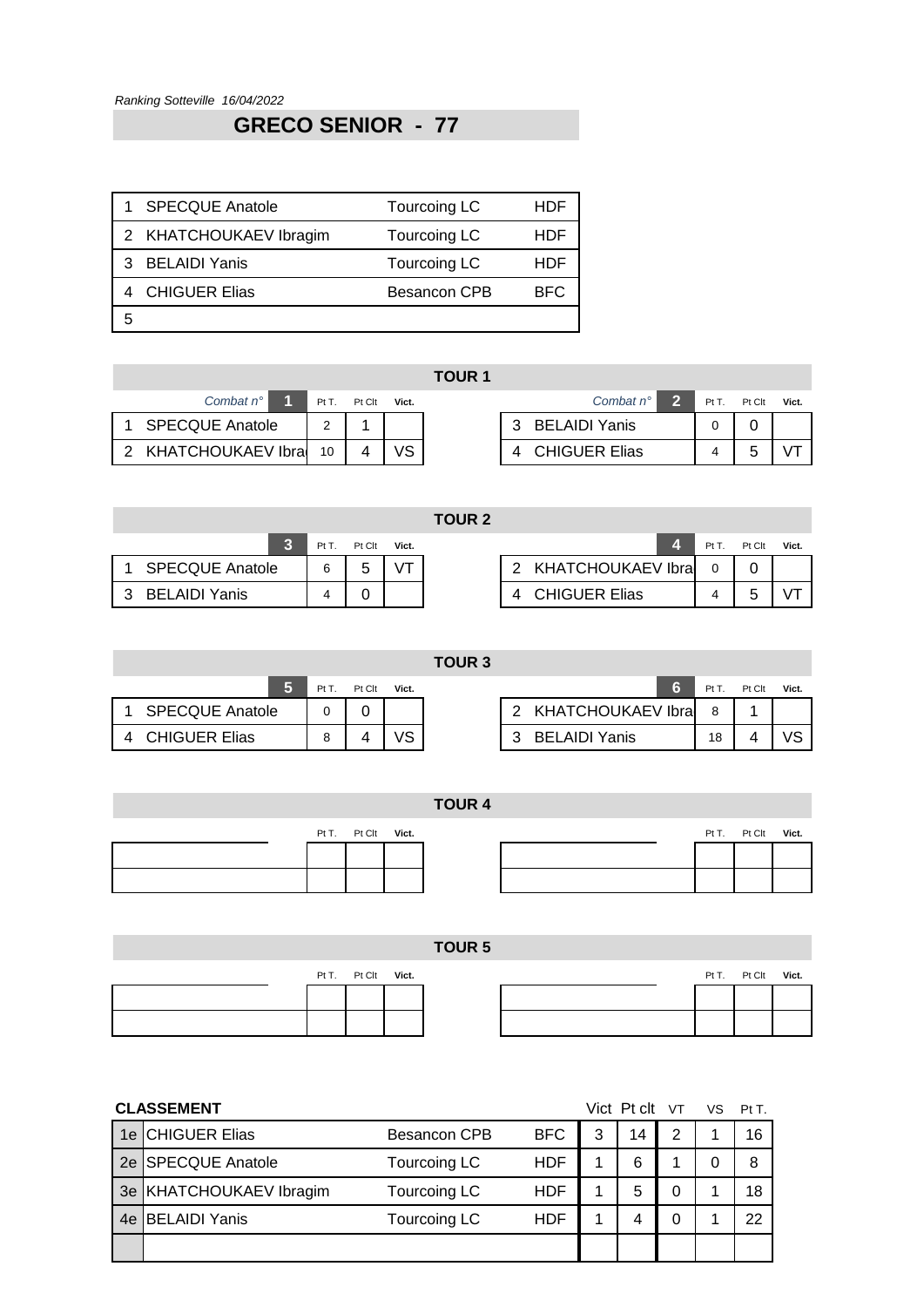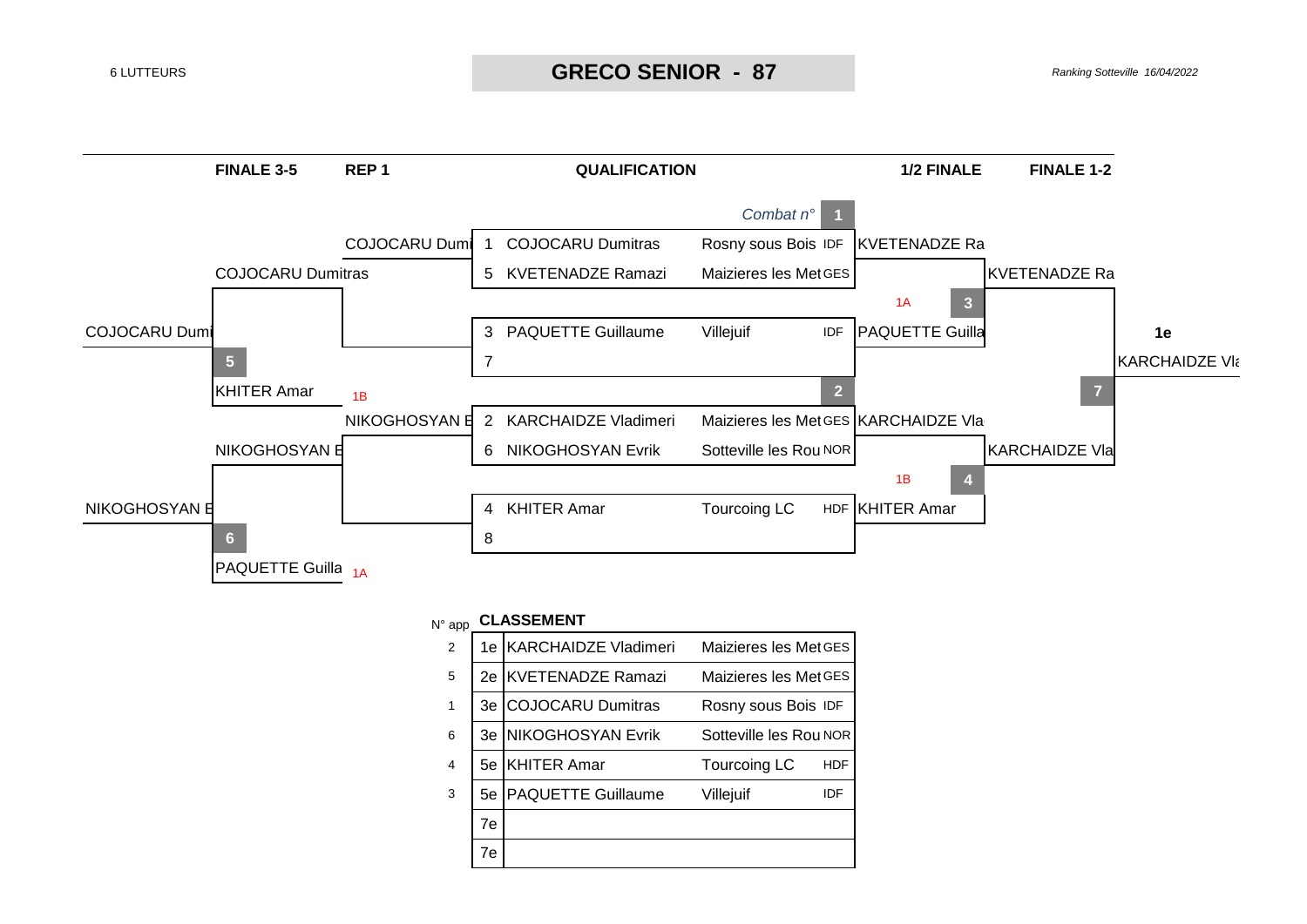# **GRECO SENIOR - 97**

| 1 LORTKIPANIDZE Saba | <b>Balleroy</b>        | <b>NOR</b> |
|----------------------|------------------------|------------|
| 2 KOUAINSO Wissam    | Maizieres les Metz     | <b>GFS</b> |
| 3 LE BORGNE Anthony  | <b>St Yrieix CAL</b>   | <b>NAQ</b> |
| 4 RACHDI Chemsdine   | <b>Tourcoing LC</b>    | HDE        |
| AOUINA Rayan         | <b>CIt Ferrand ASM</b> | ARA        |

## **TOUR 1**

**TOUR 2**

| Combat $n^{\circ}$  | Pt T. Pt Clt Vict. |     |  | - 2<br>Combat $n^{\circ}$ | $PtT.$ Pt (             |  |
|---------------------|--------------------|-----|--|---------------------------|-------------------------|--|
| 1 LORTKIPANIDZE S 0 |                    |     |  | 3 LE BORGNE Anthon 8   4  |                         |  |
| 2 KOUAINSO Wissan 9 |                    | 151 |  | 4 RACHDI Chemsdine        | $\circ$ $\circ$ $\circ$ |  |

| Combat $n^{\circ}$      | <b>Pt T. Pt Cit Vict.</b> |  | Combat $n^{\circ}$ 2 Pt T. Pt Clt Vict. |  |  |
|-------------------------|---------------------------|--|-----------------------------------------|--|--|
| 1 LORTKIPANIDZE S 0 0 0 |                           |  | 3 LE BORGNE Anthony 8   4               |  |  |
| 2 KOUAINSO Wissan 9   5 |                           |  | 4 RACHDI Chemsdine                      |  |  |

|                   |  |                    | IUUR Z |                     |               |     |
|-------------------|--|--------------------|--------|---------------------|---------------|-----|
|                   |  | Pt T. Pt Clt Vict. |        |                     | $PtT.$ Pt $C$ |     |
| 5 AOUINA Rayan    |  |                    |        | 2 KOUAINSO Wissam 3 |               | l 3 |
| 1 LORTKIPANIDZE S |  |                    |        | 3 LE BORGNE Anthony |               |     |

|                   |  | Pt T. Pt Clt Vict. |                     |                |  |    |  |  |  |
|-------------------|--|--------------------|---------------------|----------------|--|----|--|--|--|
| 5 AOUINA Rayan    |  |                    | KOUAINSO Wissam     | $\overline{3}$ |  | VP |  |  |  |
| 1 LORTKIPANIDZE S |  |                    | 3 LE BORGNE Anthony |                |  |    |  |  |  |

|                      |  |                    | uun j |                   |                |   |
|----------------------|--|--------------------|-------|-------------------|----------------|---|
|                      |  | Pt T. Pt Clt Vict. |       |                   | $PtT$ $Pt$ $($ |   |
| 4 RACHDI Chemsdine 2 |  |                    |       | 5 AOUINA Rayan    |                |   |
| 1 LORTKIPANIDZE S    |  |                    |       | 2 KOUAINSO Wissam | 9              | Δ |

**T** 

|                      |                    |  | TOUR 3 |                   |                    |  |
|----------------------|--------------------|--|--------|-------------------|--------------------|--|
|                      | Pt T. Pt Clt Vict. |  |        |                   | Pt T. Pt Clt Vict. |  |
| 4 RACHDI Chemsdine 2 |                    |  |        | 5 AOUINA Rayan    |                    |  |
| 1 LORTKIPANIDZE S    |                    |  |        | 2 KOUAINSO Wissam | - 9                |  |

|                    |  |                    | <b>TOUR 4</b> |                    |                    |  |
|--------------------|--|--------------------|---------------|--------------------|--------------------|--|
|                    |  | Pt T. Pt Clt Vict. |               |                    | Pt T. Pt Clt Vict. |  |
| 3 LE BORGNE Anthol |  | VF                 |               | 4 RACHDI Chemsdine |                    |  |
| LORTKIPANIDZE S    |  |                    |               | 5 AOUINA Rayan     |                    |  |

|                     |                |                    | <b>TOUR 5</b> |                     |    |                    |                |  |
|---------------------|----------------|--------------------|---------------|---------------------|----|--------------------|----------------|--|
|                     |                | Pt T. Pt Clt Vict. |               |                     | 10 | Pt T. Pt Clt Vict. |                |  |
| 2 KOUAINSO Wissam 5 | 5 <sub>1</sub> | VB.                |               | 3 LE BORGNE Anthony |    | 9                  | 5 <sub>1</sub> |  |
| 4 RACHDI Chemsdine  |                |                    |               | 5 AOUINA Rayan      |    |                    |                |  |

|                | N° app. CLASSEMENT    |                        |            | Vict <sup>2</sup> t cl |                 | VT | VS Pt T |
|----------------|-----------------------|------------------------|------------|------------------------|-----------------|----|---------|
| $\overline{2}$ | 1e KOUAINSO Wissam    | Maizieres les Metz     | <b>GES</b> |                        |                 |    | 26      |
| 3              | 2e LE BORGNE Anthony  | <b>St Yrieix CAL</b>   | <b>NAQ</b> | 3                      | 15 <sub>l</sub> |    | 19      |
| 4              | 3e RACHDI Chemsdine   | Tourcoing LC           | <b>HDF</b> | っ                      | 4               |    |         |
| 5              | 4e AOUINA Rayan       | <b>CIt Ferrand ASM</b> | ARA        |                        | 5               |    | 4       |
|                | 5e LORTKIPANIDZE Saba | <b>Balleroy</b>        | <b>NOR</b> |                        |                 |    |         |